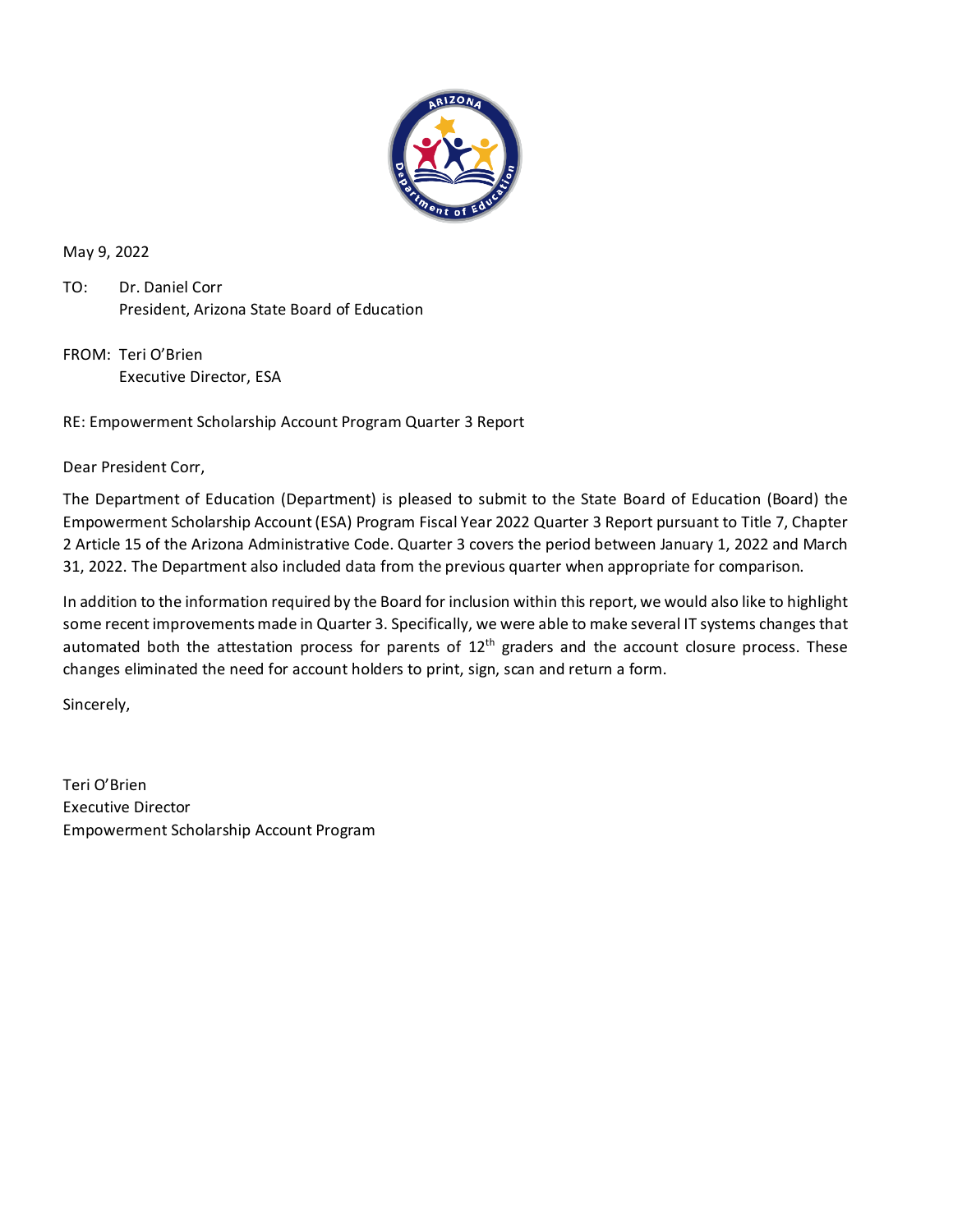

# **Empowerment Scholarship Account (ESA)**

# **Quarterly Report to the Arizona State Board of Education**

**Fiscal Year 2022 Quarter 3**

**April 2022**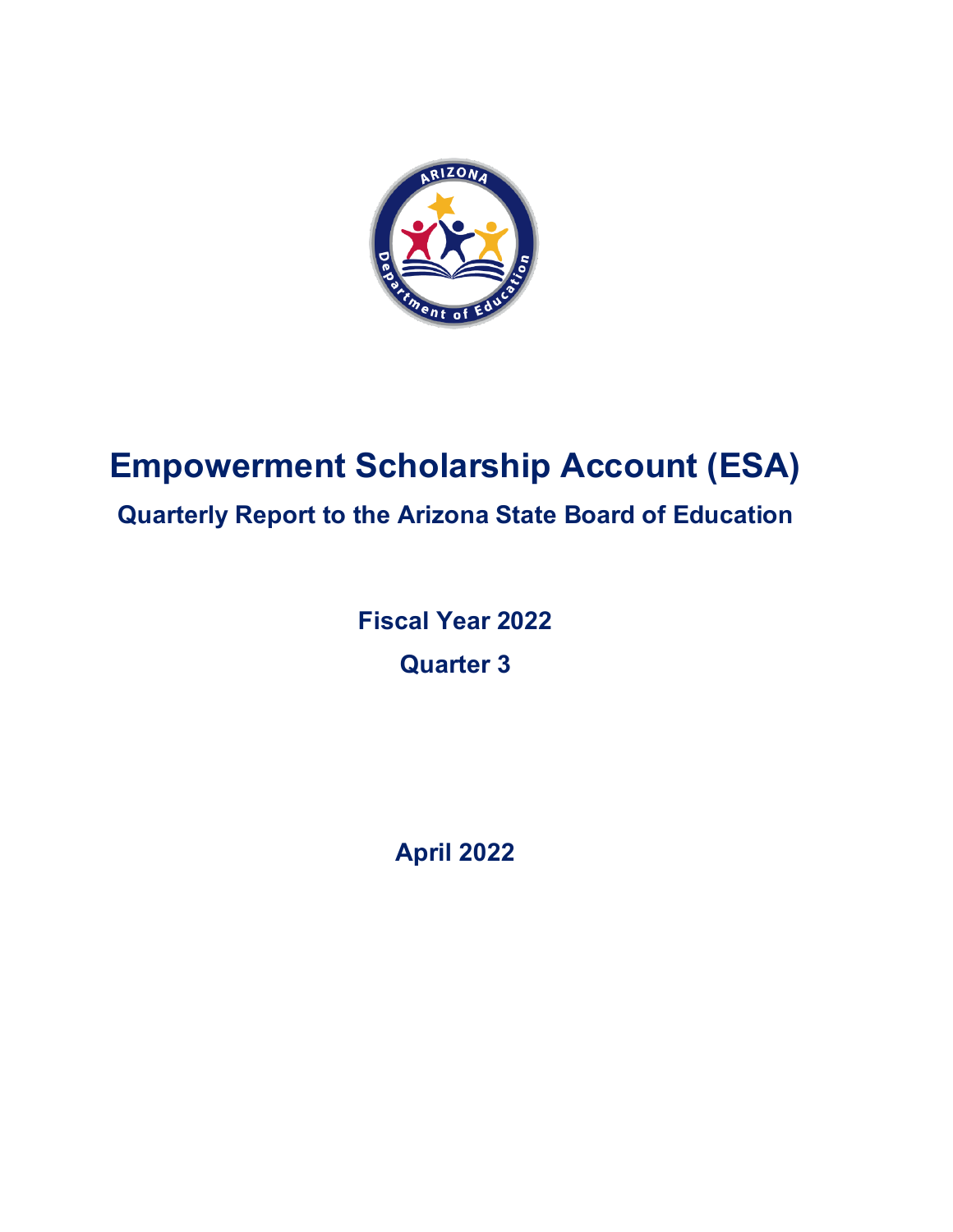# Table of Contents

| а.          |                                                                              |  |  |  |
|-------------|------------------------------------------------------------------------------|--|--|--|
|             | a.1                                                                          |  |  |  |
|             | a.2                                                                          |  |  |  |
|             | a.3                                                                          |  |  |  |
|             |                                                                              |  |  |  |
|             | b.1                                                                          |  |  |  |
|             |                                                                              |  |  |  |
|             | c.1                                                                          |  |  |  |
|             | c.2                                                                          |  |  |  |
|             |                                                                              |  |  |  |
|             | d.1                                                                          |  |  |  |
|             | d.2                                                                          |  |  |  |
|             |                                                                              |  |  |  |
|             | e.1                                                                          |  |  |  |
|             | e.2                                                                          |  |  |  |
| $f_{\cdot}$ |                                                                              |  |  |  |
|             | f.1                                                                          |  |  |  |
|             | f <sub>2</sub>                                                               |  |  |  |
|             | f.3                                                                          |  |  |  |
|             | f.4                                                                          |  |  |  |
|             | f.5                                                                          |  |  |  |
| g.          |                                                                              |  |  |  |
| h.          |                                                                              |  |  |  |
|             | Appendix A: a.3 Students by Associated School District or Charter School  14 |  |  |  |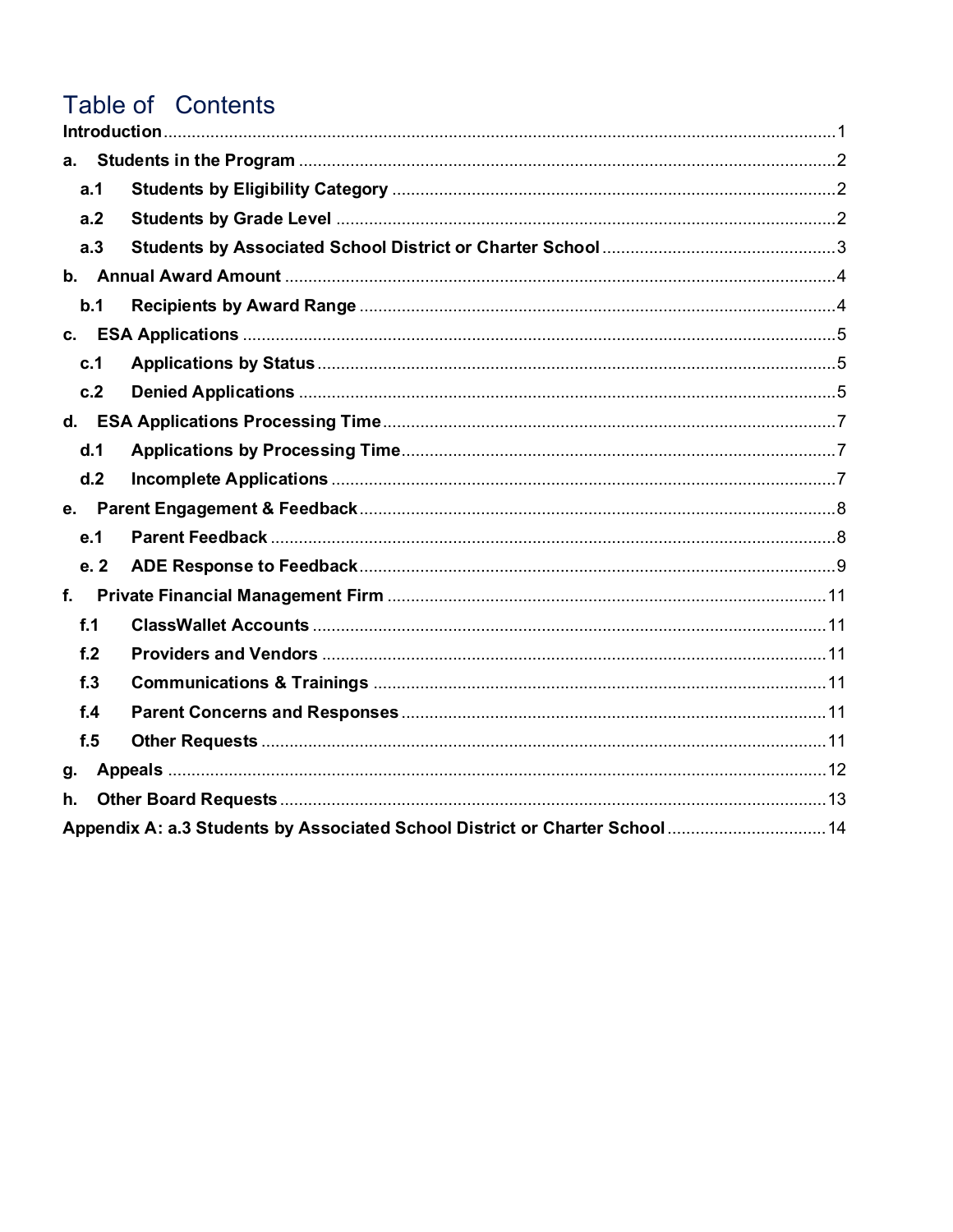# <span id="page-3-0"></span>**Introduction**

In accordance with Article 15 Empowerment Scholarship Accounts Rule 7-2-1503 Department Responsibilities, the Arizona Department of Education and the Empowerment Scholarship Account Program present this quarterly report to the Arizona State Board of Education. This report reflects data and information from quarter 3 of fiscal year 2022 and covers the time from January 1, 2022 March 31, 2022. As stipulated in Rule 7-2-1503 item 5, this report includes the following:

- a) The number of students in the program disaggregated by eligibility, grade level and the school district or charter school associated with each student;
- b) The annual award amount associated with each student;
- c) The number of ESA applications received, approved, and denied in the preceding quarter, including the justification for the denied applications;
- d) The number of applications processed within 30 days of receipt and the number of administratively incomplete applications;
- e) A summary of any parent input or feedback collected pursuant to R7-2-1503(6) and how the Department is responding to concerns submitted as part of the process;
- f) Information on the private financial management firm contracted to assist with financial management of the program, including:
	- i. The number and eligibility type of accounts utilizing the firm,
	- ii. The number of providers and vendors on the firm's platform,
	- iii. Communications and training provided to parents,
	- iv. Concerns from parents submitted to the Department, the Treasurer, and the private financial management firm and how the Department, Treasurer and private financial management firm are addressing the concerns, and
	- v. Any other information the Board requests
- g) Information regarding appeals filed with the Board that were resolved prior to a hearing
- h) Any other information the Board requests.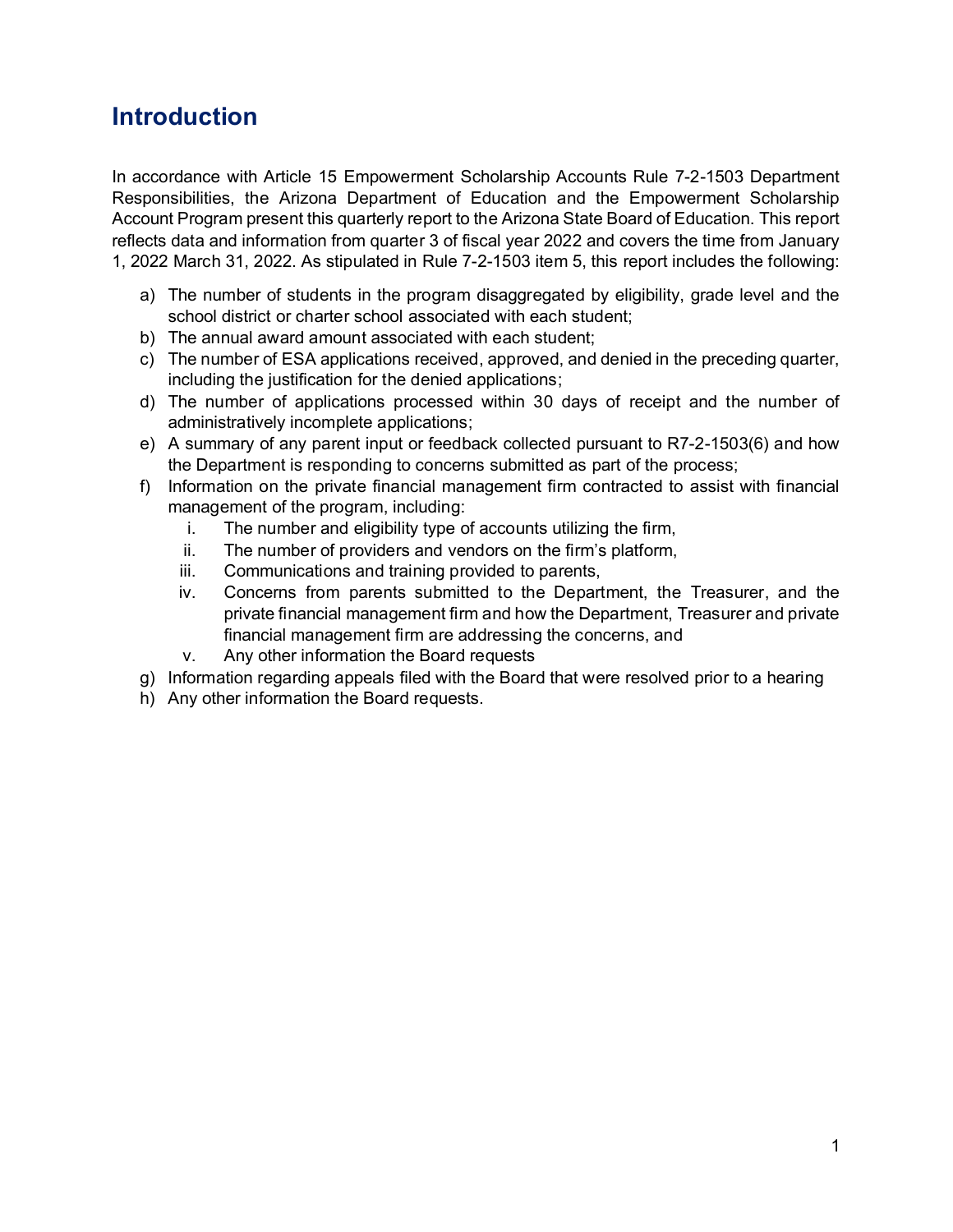## <span id="page-4-0"></span>**a. Students in the Program**

This section includes the number of students in the program disaggregated by eligibility, grade level, and the school district or charter school associated with each student.

As of March 31, 2022, there were 11,775 active students in the ESA program. By comparison, there were 11,256 students in the program during quarter two and 10,699 students in the program during quarter one.

### <span id="page-4-1"></span>**a.1 Students by Eligibility Category**

| <b>Eligibility Category</b>               | <b>Active Students</b> |
|-------------------------------------------|------------------------|
|                                           | Q3 FY22                |
| <b>Special Needs</b>                      | 7,094                  |
| Adoption / Foster Care                    | 575                    |
| Attending D/F School                      | 447                    |
| Sibling                                   | 1841                   |
| Military                                  | 1,248                  |
| Previously in ESA Program                 | 125                    |
| Legally Blind/Deaf/Hard of Hearing        | 47                     |
| Residing on a Native American reservation | 398                    |
| <b>Total Active ESA Students</b>          | 11,775                 |

### <span id="page-4-2"></span>**a.2 Students by Grade Level**

| <b>Grade Level</b> | <b>Active Students</b><br>Q3 FY 22 |
|--------------------|------------------------------------|
| Preschool          | 352                                |
| Kindergarten       | 869                                |
| 1st                | 937                                |
| 2nd                | 976                                |
| 3rd                | 982                                |
| 4th                | 1,105                              |
| 5th                | 1,048                              |
| 6th                | 998                                |
| 7th                | 971                                |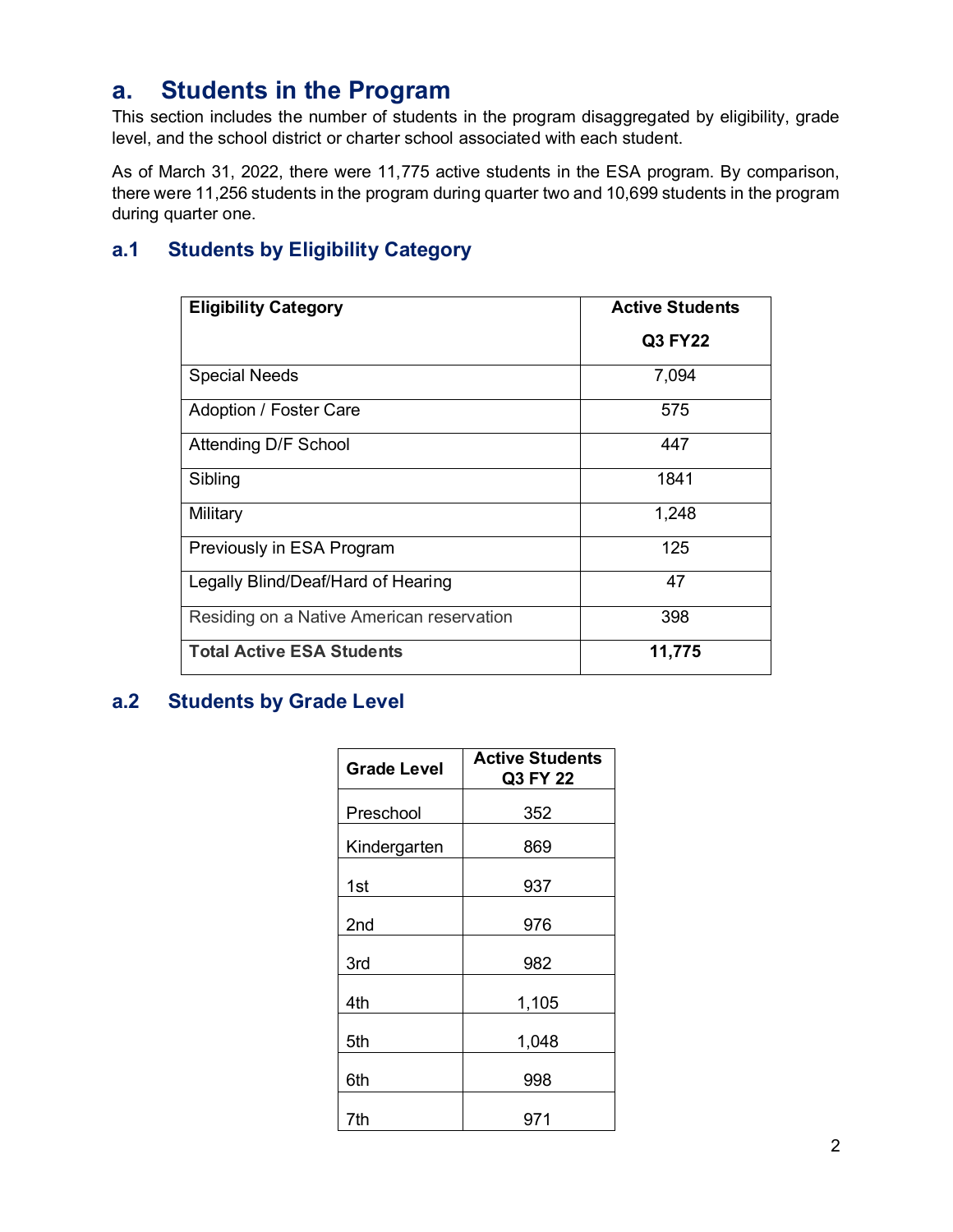| 8th          | 857    |
|--------------|--------|
| 9th          | 762    |
| 10th         | 647    |
| 11th         | 571    |
| 12th         | 700    |
| <b>TOTAL</b> | 11,775 |

### <span id="page-5-0"></span>**a.3 Students by Associated School District or Charter School**

Under most circumstances, a student prior must have previously attended a public school in Arizona for at least 45 days of the current or prior school year to be eligible for an ESA. This section provides information regarding the associated schools active ESA students attended prior to joining to ESA program.

As of March 31, 2022, ESA students previously attended 394 of the school districts and charter districts (referred to as local education agencies or LEAs) in Arizona. The complete list of students by associated LEA can be found in Appendix A. In Quarter 2 FY22, 393 of the 667 ESA students previously attended school districts and charter districts.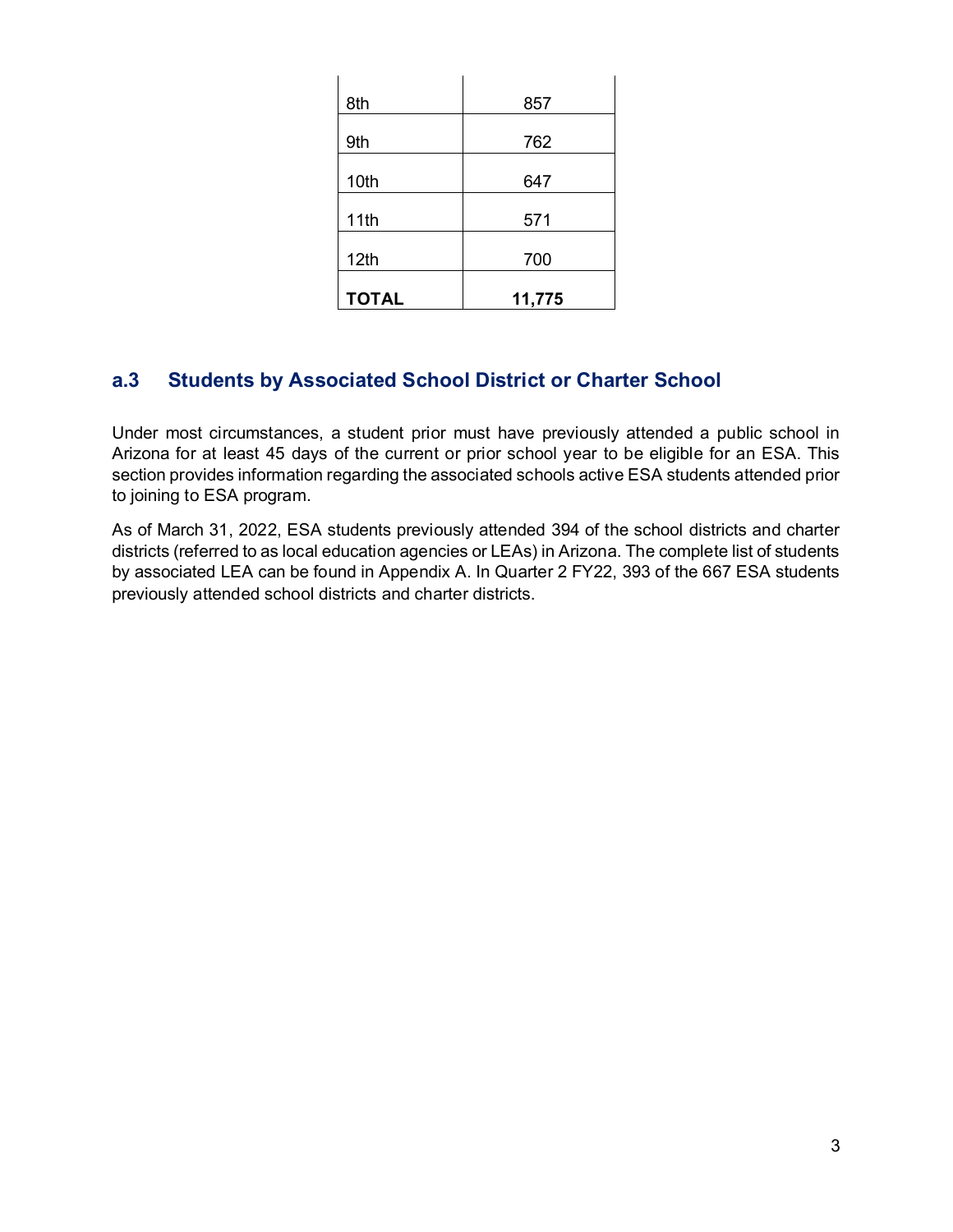# <span id="page-6-0"></span>**b. Annual Award Amount**

This section includes a summary of the annual award amounts associated with students. The average annual award amount for active accounts as of March 31, 2022, was \$15,225.39.

### <span id="page-6-1"></span>**b.1 Recipients by Award Range**

| <b>Award Range</b> | <b>Student Count</b> |
|--------------------|----------------------|
| $<$ \$3,000        | 0                    |
| \$3,000-\$3,999    | 12                   |
| \$4,000-\$4,999    | 877                  |
| \$5,000-\$5,999    | 50                   |
| \$6,000-\$6,999    | 5363                 |
| \$7,000-\$7,999    | 806                  |
| \$8,000-\$8,999    | 14                   |
| \$9,000-\$9,999    | $\mathbf 0$          |
| \$10,000-\$14,999  | 159                  |
| \$15,000-\$19,999  | 217                  |
| \$20,000-\$24,999  | 135                  |
| \$25,000-\$29,999  | 1792                 |
| $$30,000+$         | 2413                 |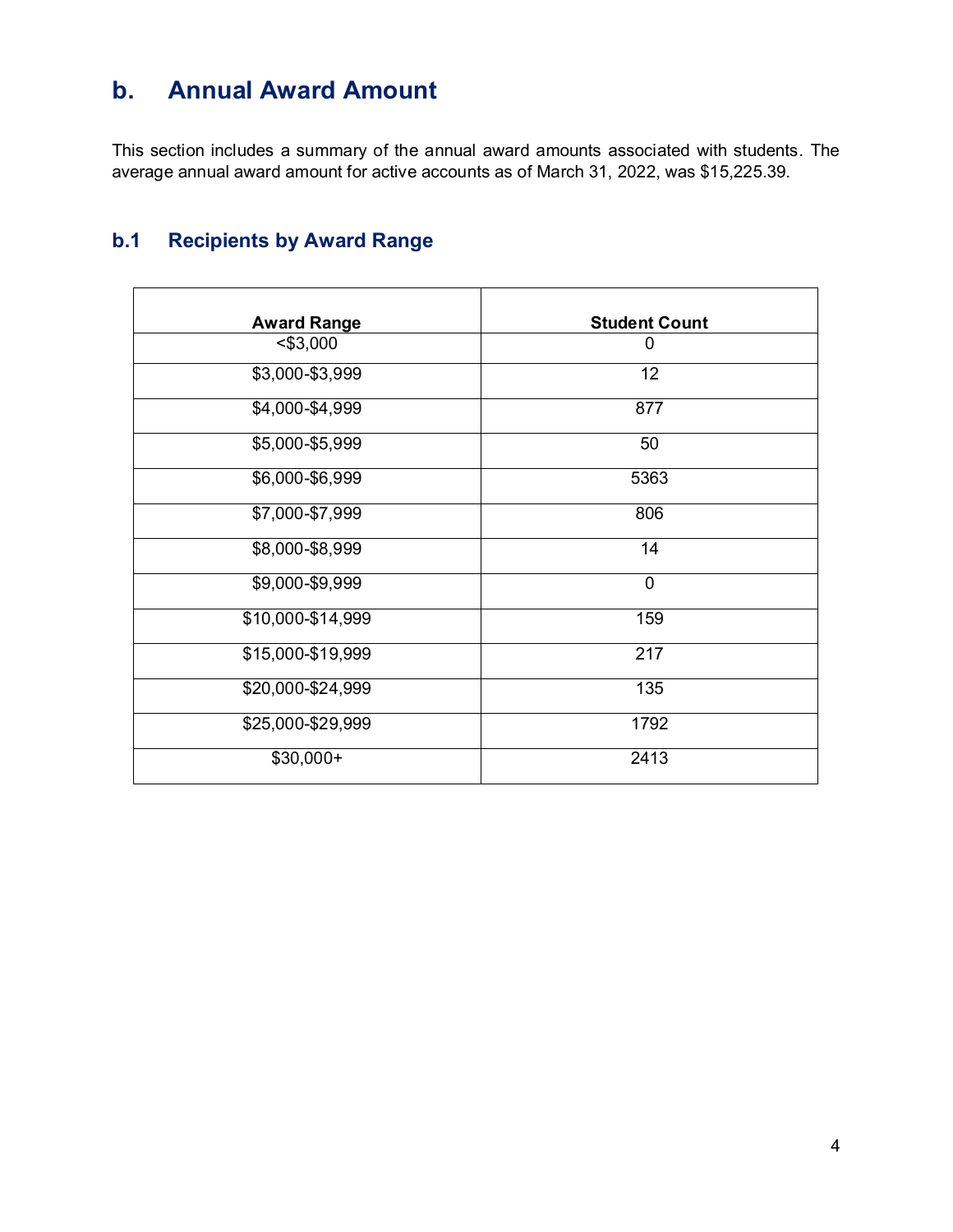# <span id="page-7-0"></span>**c. ESA Applications**

This section includes the number of applications that were received in the previous quarter broken down by those approved and those denied. Information on denied applications includes count by denial justification.

There were 885 applications received during Quarter 3 (January 1, 2022, through March 31, 2022), of which 18 were deemed administratively incomplete and 761 approved. All applications received during this time have been processed.

### <span id="page-7-1"></span>**c.1 Applications by Status**

| <b>Application Status</b> | <b>Q2 FY22</b> | $\%$     | <b>Q3 FY22</b> | $\%$ |
|---------------------------|----------------|----------|----------------|------|
| Approved                  | 675            | Ωי<br>o. | 761            | 86   |
| <b>Denial Letter Sent</b> | 93             |          | 103            |      |
| <b>Duplicate</b>          |                |          |                |      |
| Incomplete                |                |          | 18             |      |
| <b>TOTAL</b>              | 814            |          | 885            |      |

### <span id="page-7-2"></span>**c.2 Denied Applications**

There were a total of 103 denials in quarter 3 of which some applications have two (2) or more reasons for denial.

|                                                                |                                    | Q3 FY22 |
|----------------------------------------------------------------|------------------------------------|---------|
| <b>Denial Reason Category</b>                                  | <b>Application Type</b>            | Count   |
| 45 Days Not Met                                                | Adoption / Foster Care - Adopted   | 2       |
| 45 Days Not Met                                                | Attending D/F School               | 2       |
| 45 Days Not Met                                                | Legally Blind/Deaf/Hard of Hearing |         |
| 45 Days Not Met                                                | Sibling                            | 3       |
| 45 Days Not Met                                                | <b>Special Needs</b>               |         |
| Did not meet hours of attendance for AOI<br>1st-3rd grade      | Sibling                            |         |
| Did not meet hours of attendance for AOI<br>1st-3rd grade      | <b>Special Needs</b>               |         |
| Did not meet hours of attendance for AOI<br>4th-6th grade      | Sibling                            | 2       |
| Did not meet hours of attendance for AOI<br>4th-6th grade      | <b>Special Needs</b>               |         |
| Did not meet hours of attendance for AOI<br><b>High School</b> | Sibling                            |         |
| Did not meet hours of attendance for AOI<br><b>High School</b> | <b>Special Needs</b>               |         |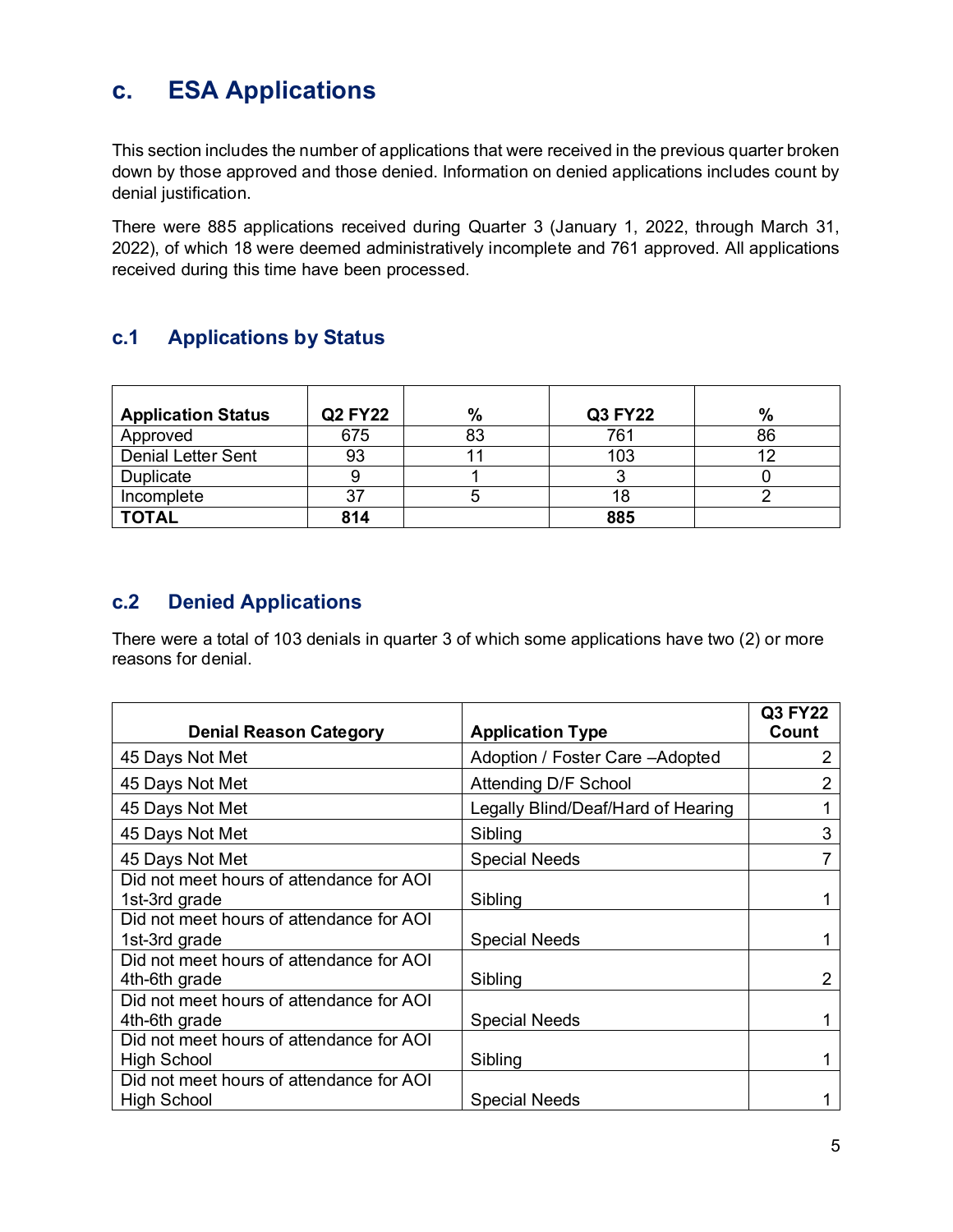| Incoming Kinder-Not Assigned to D/F        |                               |    |
|--------------------------------------------|-------------------------------|----|
| school                                     | Attending D/F School          | 6  |
| Non-qualifying STO                         | <b>Special Needs</b>          |    |
| Not a Previous ESA Recipient               | Previously In ESA Program     |    |
| Not attending a D or F school              | Attending D/F School          | 29 |
| Not eligible for Kindergarten by September |                               |    |
| 1st of current year                        | Attending D/F School          |    |
| Not eligible for Kindergarten by September |                               |    |
| 1st of current year                        | Military                      |    |
| Not eligible for Kindergarten by September | Residing on a Native American |    |
| 1st of current year                        | reservation                   |    |
| Not eligible for Kindergarten by September |                               |    |
| 1st of current year                        | Sibling                       | 5  |
| Sibling is not current/previous ESA        |                               |    |
| recipient                                  | Sibling                       | 32 |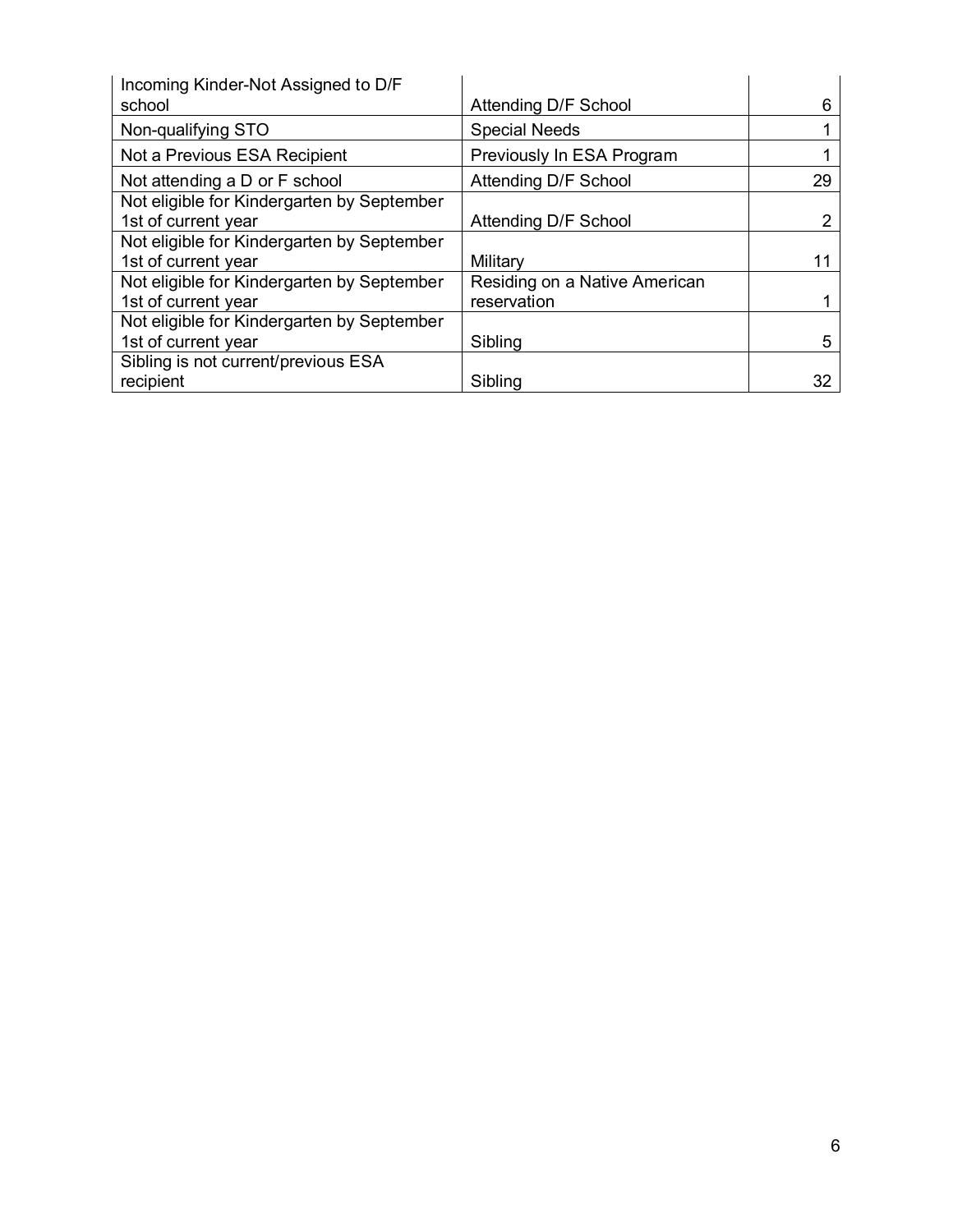# <span id="page-9-0"></span>**d. ESA Applications Processing Time**

This section includes the number of applications received that were processed within 30 days of receipt and the number of applications that were administratively incomplete.

### <span id="page-9-1"></span>**d.1 Applications by Processing Time[1](#page-9-3)**

|                                          | Count | Percentage |
|------------------------------------------|-------|------------|
| Applications processed in $\leq$ 30 days | 864   | 100.00%    |
| Applications processed in > 30 days      |       | $0.00\%$   |
|                                          |       |            |
| <b>TOTAL</b>                             | 864   |            |



• Average number of days to process applications: **5 days**

### <span id="page-9-2"></span>**d.2 Incomplete Applications**

| <b>Status of Application</b> | <b>Count of Applications</b> |
|------------------------------|------------------------------|
| Incomplete                   |                              |

<span id="page-9-3"></span><sup>1</sup> This data includes only applications that were approved or denied; it does not include applications that were incomplete or duplicates.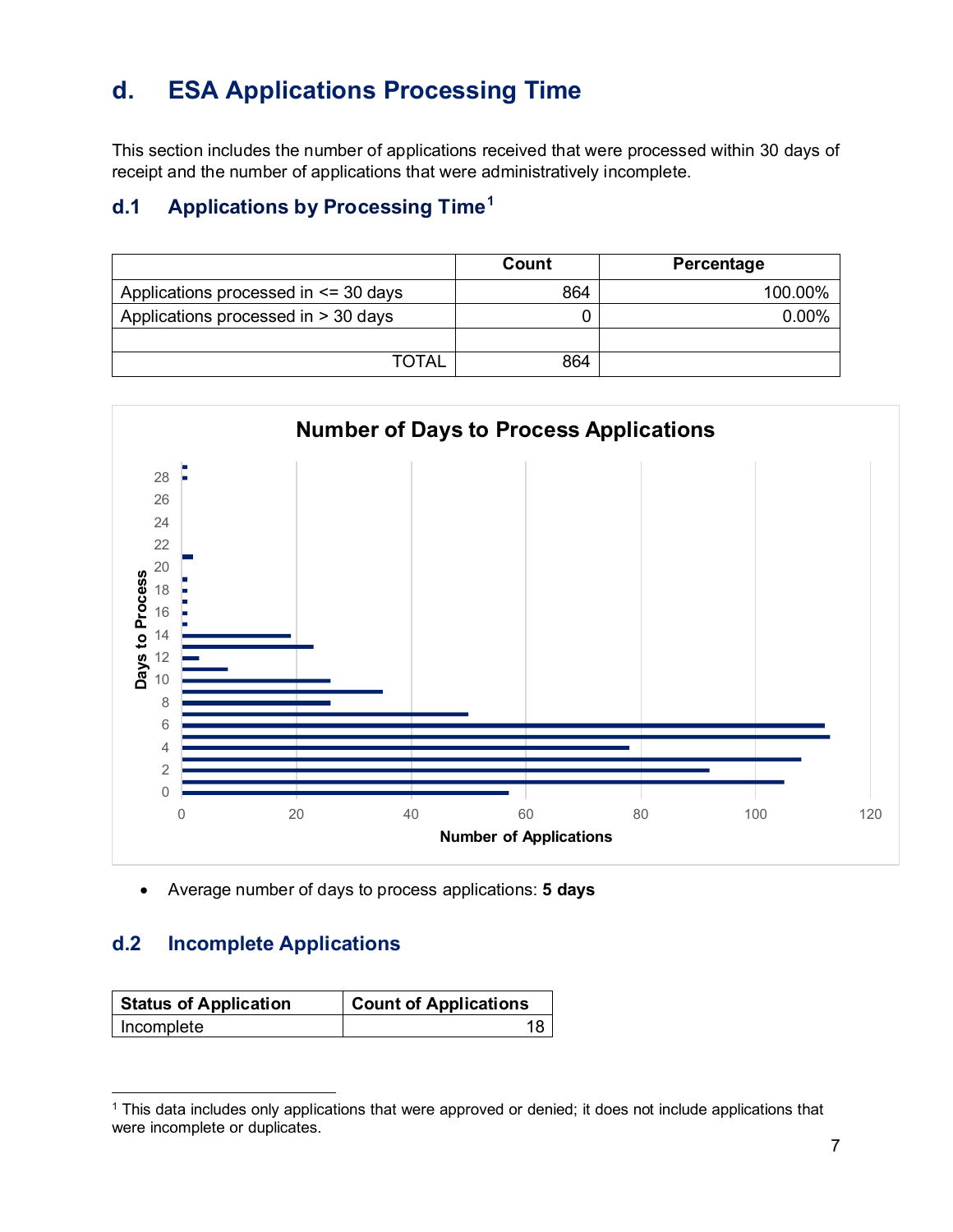## <span id="page-10-0"></span>**e. Parent Engagement & Feedback**

This section includes a summary of the parent feedback that has been collected by the ESA program. It also includes a list of current and upcoming action steps to address the feedback shared by ESA families and increase parent engagement.

### <span id="page-10-1"></span>**e.1 Parent Feedback**

The ESA program solicits parent feedback through the following processes:

- ESA Parent Advisory Council
- Written comments
- Electronic surveys
- Town Hall meetings

#### **Parent Advisory Council**

The Department held a Parent Advisory Council (PAC) meeting on February 8, 2022. The meeting agenda included an update on the preliminary discussions related to risk-based auditing, as well as the recent parent survey results and progress on the handbook draft.

#### **Electronic Surveys**

The Department continues to provide a survey link to all service tickets resolved through the Department's HelpDesk for families to provide feedback on the timeliness, completeness, quality, and helpfulness of the response regarding their request. Families are also given an opportunity on the survey link to provide general feedback. Survey data shows that over 70% of families are satisfied with the ESA program. During Quarter 3, the Department received 140 responses to the HelpDesk-linked survey, 145 responses to the Website-linked survey and 170 responses to the 2022-2023 ESA Draft Handbook Survey.

- ESA Program Satisfaction Survey (HelpDesk)
	- o **[Q3 HelpDesk Survey Results](https://www.surveymonkey.com/stories/SM-_2Bak_2BLgsj6eVPOQ69oLmaNg_3D_3D/)**
	- o **[Q3 HelpDesk Survey Responses\\_Redacted.pdf \(azed.gov\)](https://www.azed.gov/sites/default/files/2022/05/Q3%20HelpDesk%20Survey%20Responses_Redacted_1.pdf)**
- ESA Program Satisfaction Survey (Website)
	- o **[Q3 Website Survey Results](https://www.surveymonkey.com/stories/SM-BN5OsaO92kQ3Jtgq1a4ihA_3D_3D/)**
	- o **[Q3 Website Survey Responses \\_Redacted.pdf \(azed.gov\)](https://www.azed.gov/sites/default/files/2022/05/Q3%20Website%20Survey%20Responses%20_Redacted_0.pdf)**
- 2022-2023 ESA Handbook Draft Survey
	- o **[ESA Handbook Draft Survey Feedback\\_Redacted.pdf \(azed.gov\)](https://www.azed.gov/sites/default/files/2022/05/ESA%20Handbook%20Draft%20Survey%20Feedback_Redacted_0.pdf)**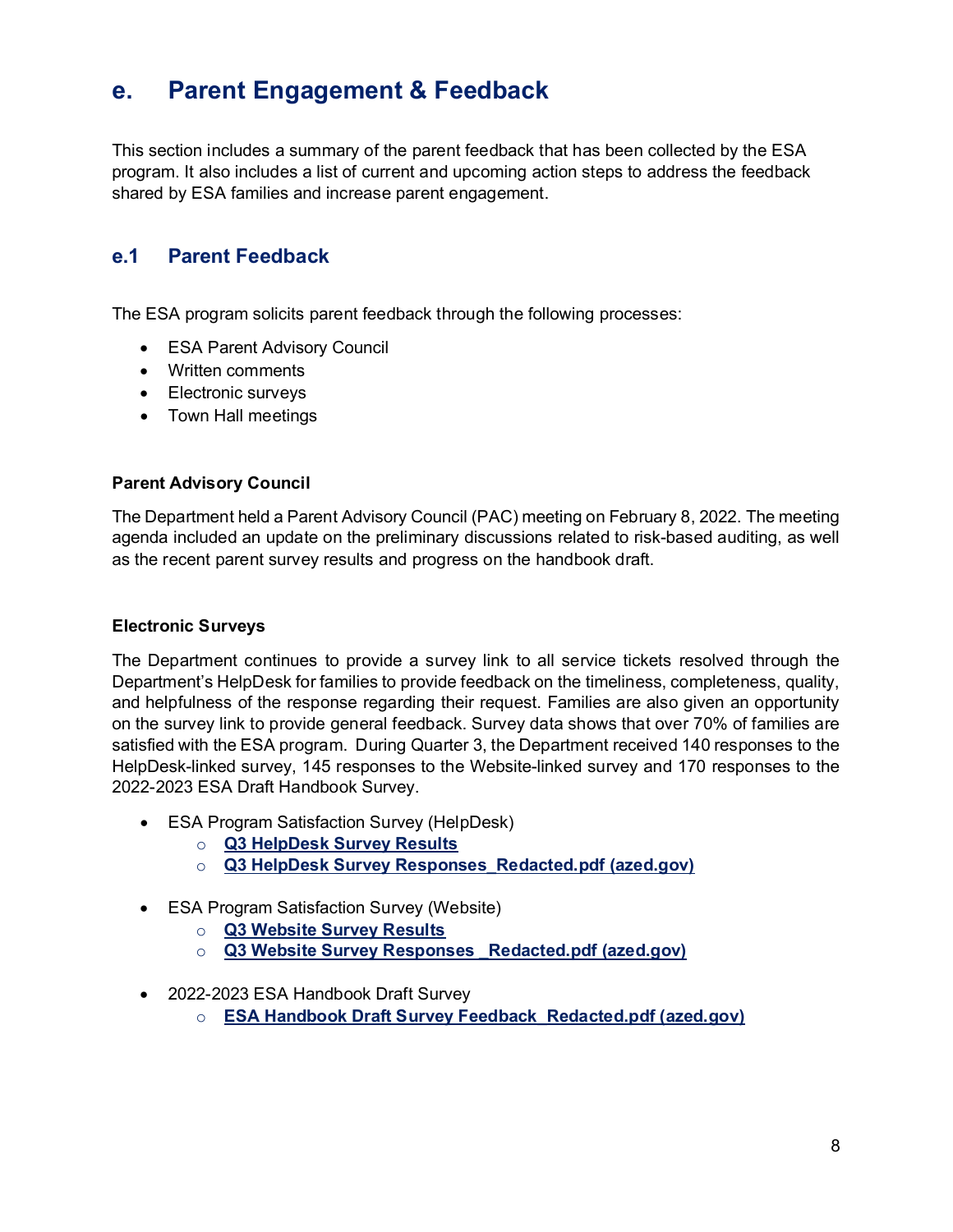#### **Town Hall Meetings**

The Department held one "ESA 101" town hall meeting during Quarter 3. ESA staff provided a brief presentation on the program, including an overview on how to make purchases and payments through the ClassWallet platform. Based on feedback from parents, the majority of each ESA town hall is reserved for parent Q and A. The next town hall is scheduled for April 26th.

- January 11, 2022, from 7-8pm (24 attendees)
- February 17, 2022, from 7-8pm (27 attendees)

Wanting to get additional feedback on how the Department could better serve families, a survey is now being sent to town hall participants to get feedback on what information was most helpful and what they would like to see addressed at future town halls.

- ESA Town Hall Survey January 11<sup>th</sup>
	- o **[ESA Town Hall Survey.pdf \(azed.gov\)](https://www.azed.gov/sites/default/files/2022/05/ESA%20Town%20Hall%20Survey.pdf)**
	- o **[ESA Town Hall Survey](https://www.surveymonkey.com/stories/SM-74vlzDRBCvcJtYwR4E0ZZw_3D_3D/)**
- ESA Town Hall Survey February 17<sup>th</sup>
	- o **[ESA Town Hall Survey\\_Redacted.pdf \(azed.gov\)](https://www.azed.gov/sites/default/files/2022/05/ESA%20Town%20Hall%20Survey_Redacted.pdf)**
	- o **[ESA Town Hall Survey](https://www.surveymonkey.com/stories/SM-HB9S6BYW/)**

Recording of a recent town hall is available at **[ESA Town Hall -](https://azed-gov.zoom.us/rec/share/U_PYto99DvYygbEmI8qjhcU18MqjU4dU4ICYajlZnFhtp_mKyCfgAYeBWNaac9ac.VIHxBYRBppSOL_Ea?startTime=1641952502000) January 11th;** 

Password: **sF0dn+Tc**

### <span id="page-11-0"></span>**e. 2 ADE Response to Feedback**

#### **Communications and Training**

The Department is focused not only on programmatic improvements but also on developing resources to help families navigate the ESA program.

Working with IT, one tool was created in Quarter 3 to help support parents:

• Parents or guardians of ESA students who are in  $12<sup>th</sup>$  grade and eligible as a student with special needs are now able to quickly indicate inside the ADE portal whether their student will be graduating from high school or obtaining a GED at the end of the year. This new process eliminates a printed form that created confusion and generated incorrect renewal contracts. Parents received information on this new process in early April, as well as stepby-step instructions.

#### **ESA Weekly Newsletter**

All families receive a weekly newsletter, called the ESA Weekly Bulletin. This email includes upcoming town hall information, any program updates, and helpful tips.

#### **Handbook Updates**

The Department posted the 2022-2023 ESA Parent Handbook draft on the website and sent the draft to all families on March 7, 2022, along with a short survey (data included above) and an invitation to two public comment sessions.

• March 10, 2022 from 11:30am-1pm (33 attendees)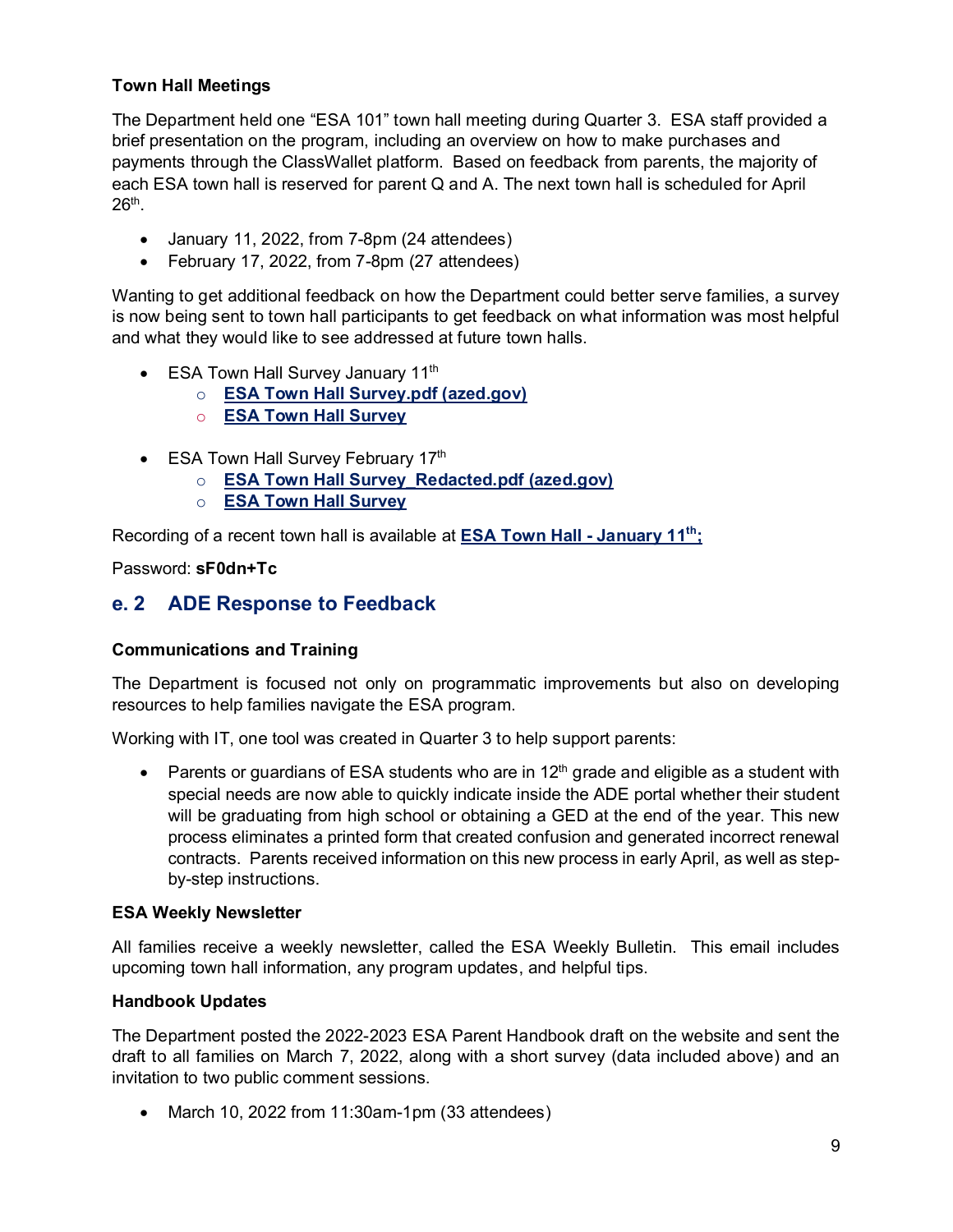• March 16, 2022 from 10:30am-12pm (48 attendees)

Based on the public comment sessions, a total of 120 recommendations were made. Of these recommendations, 66 were incorporated into the handbook, 25 requests were already included, 19 were not able to be addressed due to statutory, rule or ClassWallet contract limitations and 8 comments were unactionable items or not related to the handbook.

In addition, the Department reviewed 170 detailed survey responses, of which 76 recommendations were incorporated into the handbook, 15 were already included, 99 items were not able to be incorporated due to existing statute or rule restrictions (the majority were duplicative), and 12 parents shared only positive comments with no requests for changes.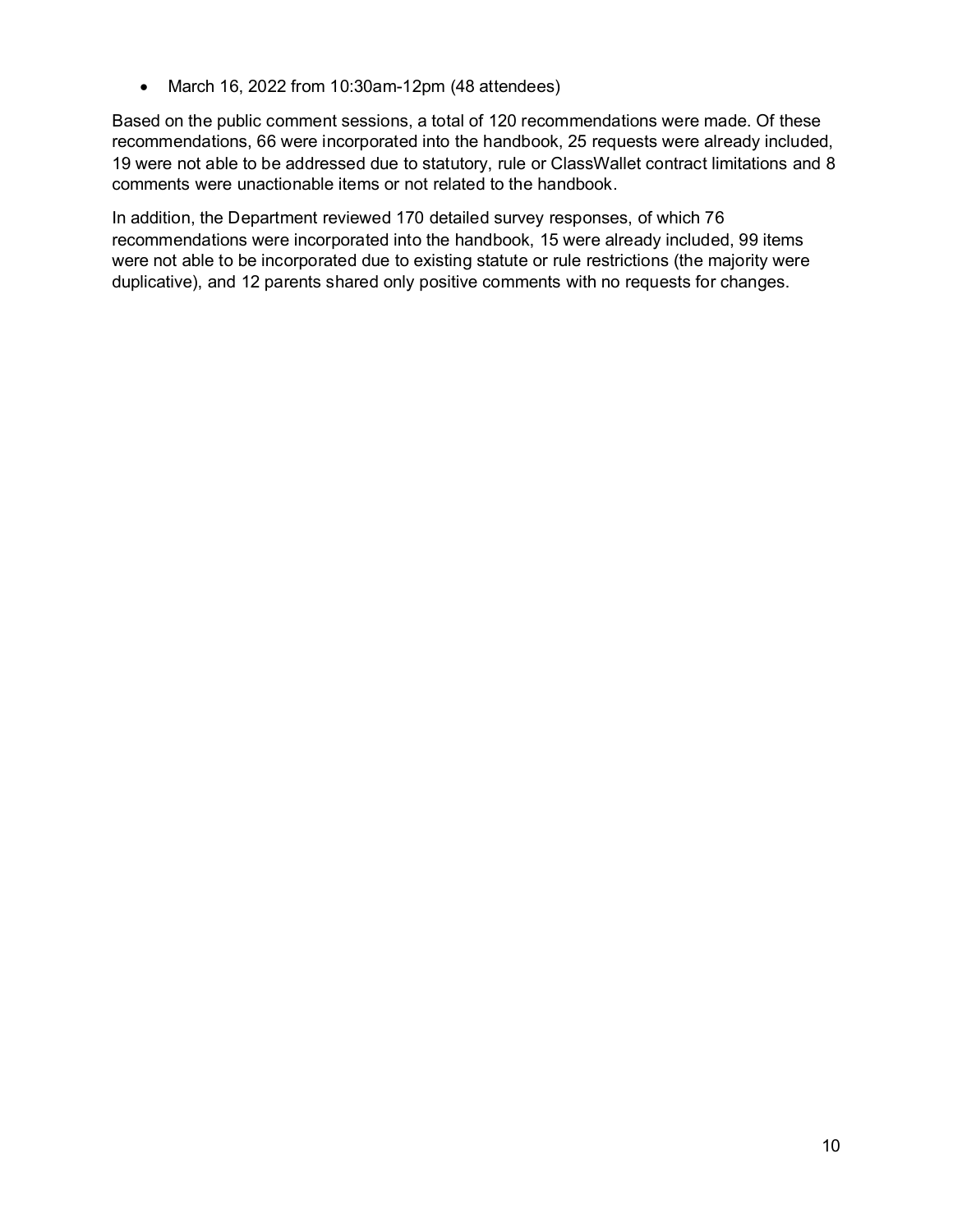# <span id="page-13-0"></span>**f. Private Financial Management Firm**

This section includes information on the private financial management firm, ClassWallet, assisting in the management of the program and includes:

- The number of accounts utilizing the firm
- The number of providers and vendors on the firm's platform
- Communications and training provided to parents
- Concerns from parents submitted to the Department, the treasurer, and the private financial management firm and how the Department, Treasurer and private financial management firm are addressing the concerns
- Any other information the Board requests

### <span id="page-13-1"></span>**f.1 ClassWallet Accounts**

| ClassWallet: Count of Students <sup>2</sup> |        |
|---------------------------------------------|--------|
| Active                                      | 12,246 |
| Exited                                      | 3.979  |

### <span id="page-13-2"></span>**f.2 Providers and Vendors**

As of March 31, 2022, there were 2,477 vendors/ providers in ClassWallet and an additional 260 private schools registered for Direct Pay. This quarter we are tracking how many vendors are active by recording how many have an active bank account linked. This give ESA a better understanding of how many active vendors are operating.

### <span id="page-13-3"></span>**f.3 Communications & Trainings**

The private financial management firm, ClassWallet, facilitates training for parents who use the platform to spend ESA monies. Training videos are available on the ESA website at [https://www.azed.gov/esa/classwallet.](https://www.azed.gov/esa/classwallet) In addition, the Department has posted a short informational video on the ESA website that is specific to the Arizona ESA program at [https://www.azed.gov/esa.](https://www.azed.gov/esa)

### <span id="page-13-4"></span>**f.4 Parent Concerns and Responses**

The Department received an email from a parent who expressed concerns that there was no area specifically designated as a space to upload credentials or curriculum inside the ClassWallet portal when submitting debit card transaction receipts. This issue has been escalated to ClassWallet and we are working with them to clarify/modify the language on the upload screen, to ensure that parents are aware that they can upload multiple documents during a submission.

### <span id="page-13-5"></span>**f.5 Other Requests**

There were no additional requests identified by the Board for this report.

<span id="page-13-6"></span><sup>2</sup> ClassWallet data does not match ESA IT data due to account suspensions, lag in closure time, and 3 year renewals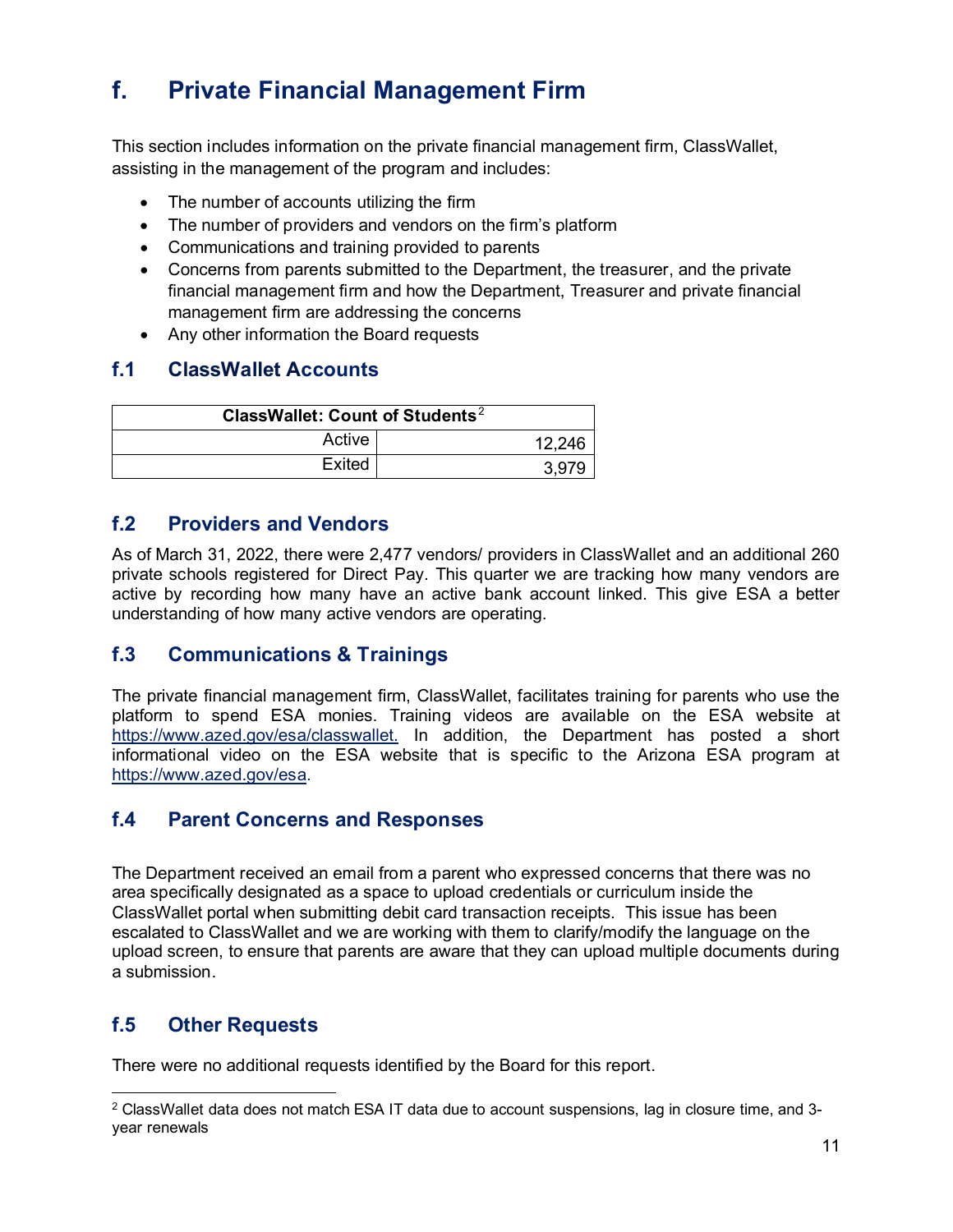# <span id="page-14-0"></span>**g. Appeals**

This section includes information regarding appeals filed with the Board that were *resolved prior to a hearing*.

• During FY 22 Quarter 3 there was only one appeal that was resolved prior to a hearing.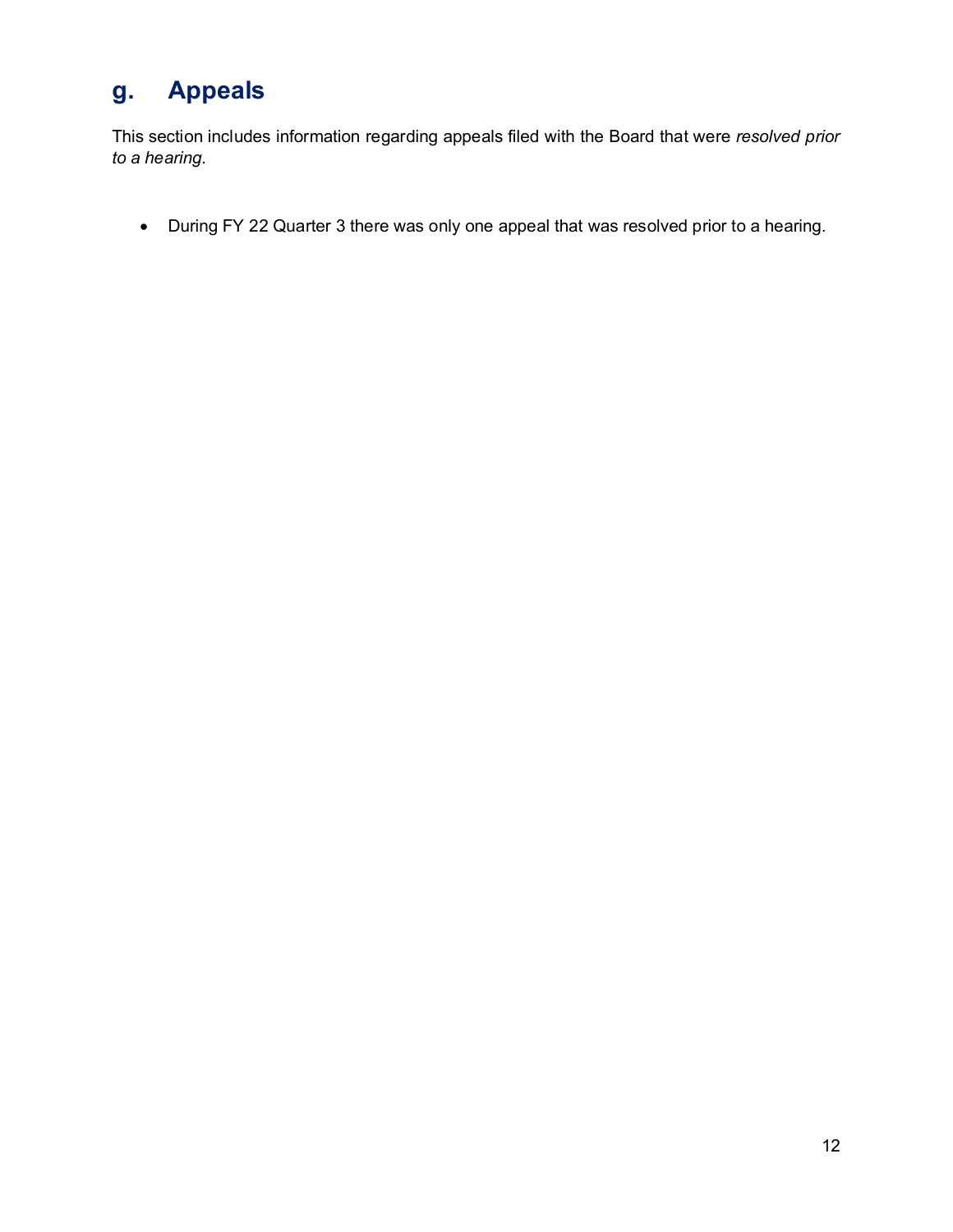# <span id="page-15-0"></span>**h. Other Board Requests**

There were no requests identified by the Board for this report.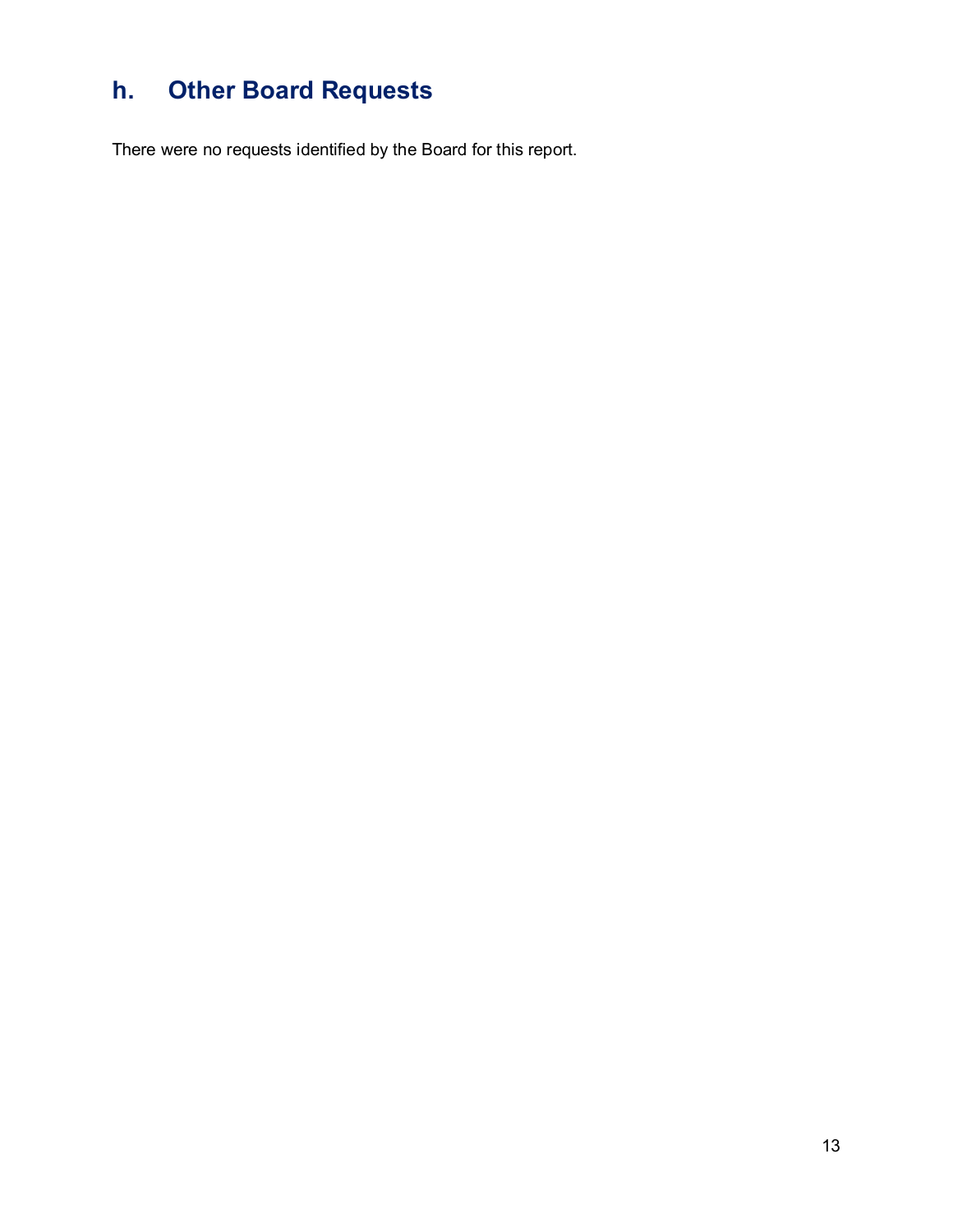# <span id="page-16-0"></span>**Appendix A: a.3 Students by Associated School District or Charter School**

| District/Charter<br>ID | <b>District/Charter Name</b>                                    | District/Charter<br><b>Student Count</b> |
|------------------------|-----------------------------------------------------------------|------------------------------------------|
| 78582                  | <b>Arizona Education Solutions</b>                              | $\ast$                                   |
| 108734                 | Academy Del Sol, Inc.                                           | $\ast$                                   |
| 78242                  | Academy of Mathematics and Science South, Inc.                  | $\ast$                                   |
| 78270                  | Academy of Mathematics and Science, Inc.                        | $\ast$                                   |
| 108713                 | Academy of Mathematics and Science, Inc.                        | $\ast$                                   |
| 108665                 | Academy of Tucson, Inc.                                         | $\ast$                                   |
| 108767                 | Accelerated Elementary and Secondary Schools                    | $\ast$                                   |
| 138760                 | Acorn Montessori Charter School                                 | $\ast$                                   |
| 70516000               | Agua Fria Union High School District                            | 53                                       |
| 100215000              | Ajo Unified District                                            | $\ast$                                   |
| 70468000               | Alhambra Elementary District                                    | 36                                       |
| 78724                  | Allen-Cochran Enterprises, Inc.                                 | $\ast$                                   |
| 100351000              | Altar Valley Elementary District                                | $\ast$                                   |
| 78989                  | American Basic Schools LLC                                      | $\ast$                                   |
| 78948                  | American Charter Schools Foundation d.b.a. Estrella High School | $\ast$                                   |
| 138754                 | American Heritage Academy                                       | $\ast$                                   |
| 78725                  | American Leadership Academy, Inc.                               | 65                                       |
| 78926                  | American Virtual Academy                                        | 26                                       |
| 100210000              | Amphitheater Unified District                                   | 153                                      |
| 140550000              | Antelope Union High School District                             | $\ast$                                   |
| 78525                  | Anthem Preparatory Academy                                      | $\ast$                                   |
| 110243000              | Apache Junction Unified District                                | 46                                       |
| 78247                  | Archway Classical Academy Arete                                 | 13                                       |
| 78597                  | Archway Classical Academy Chandler                              | 12                                       |
| 78248                  | Archway Classical Academy Cicero                                | $\ast$                                   |
| 78406                  | Archway Classical Academy Glendale                              | $\ast$                                   |
| 78234                  | Archway Classical Academy Lincoln                               | $\ast$                                   |
| 78214                  | Archway Classical Academy North Phoenix                         | $\ast$                                   |
| 78590                  | Archway Classical Academy Scottsdale                            | $\ast$                                   |
| 78266                  | Archway Classical Academy Trivium East                          | $\ast$                                   |
| 78595                  | Archway Classical Academy Trivium West                          | $\ast$                                   |
| 78596                  | Archway Classical Academy Veritas                               | $\ast$                                   |
| 78527                  | Arete Preparatory Academy                                       | $\ast$                                   |
| 78510                  | Arizona Agribusiness & Equine Center, Inc.                      | $\ast$                                   |
| 78226                  | Arizona Autism Charter Schools, Inc.                            | 64                                       |
| 108709                 | Arizona Community Development Corporation                       | $\ast$                                   |
| 78511                  | Arizona Connections Academy Charter School, Inc.                | 140                                      |
| 78260                  | Arizona Language Preparatory                                    | $\ast$                                   |
| 78991                  | Arizona Montessori Charter School at Anthem                     | $\ast$                                   |
| 78722                  | Arizona School For The Arts                                     | $\ast$                                   |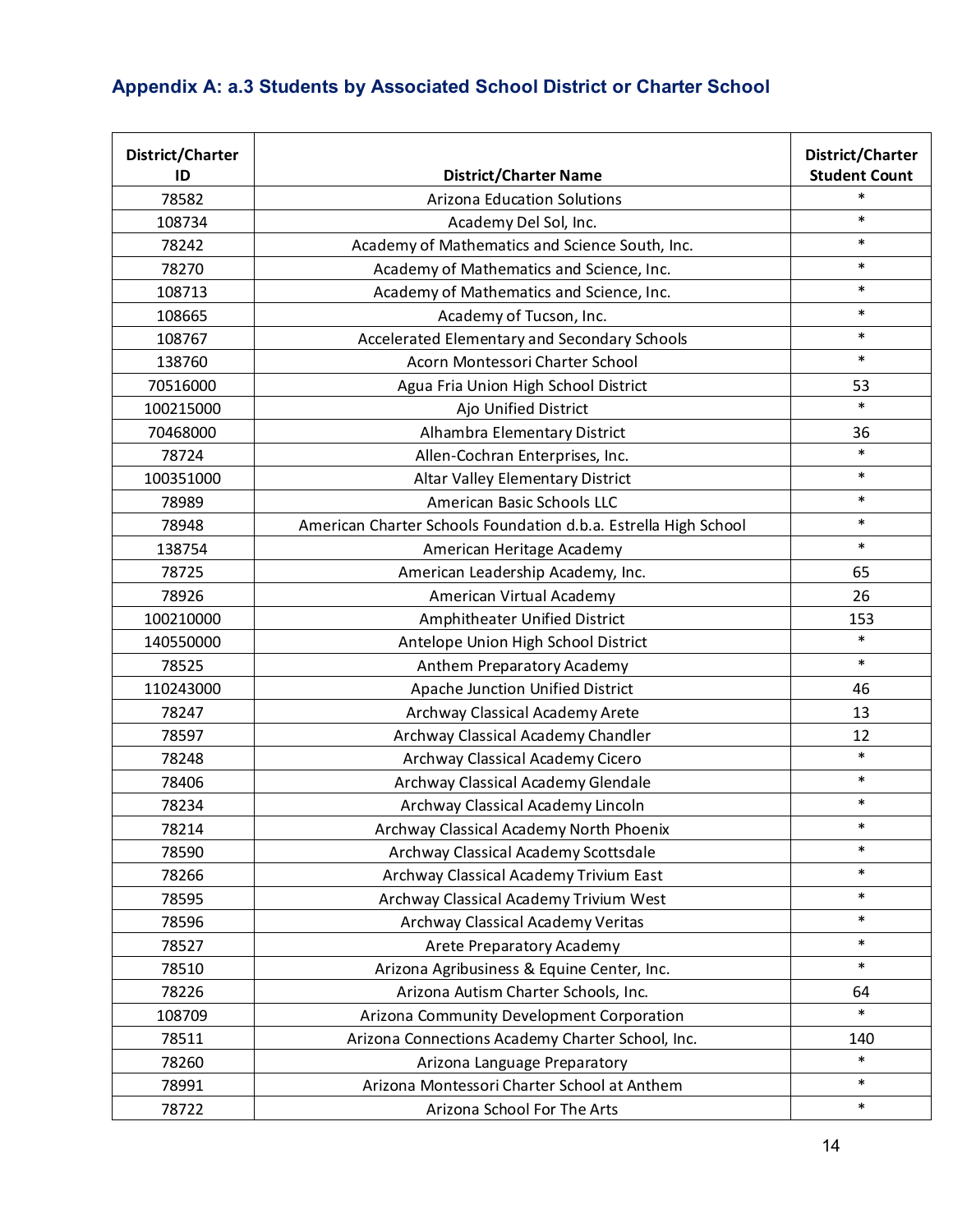| 70447000  | Arlington Elementary District                               | $\ast$ |
|-----------|-------------------------------------------------------------|--------|
| 130231000 | Ash Fork Joint Unified District                             | $\ast$ |
| 78205     | <b>ASU Preparatory Academy</b>                              | $\ast$ |
| 78207     | ASU Preparatory Academy                                     | $\ast$ |
| 78208     | <b>ASU Preparatory Academy</b>                              | $\ast$ |
| 78251     | ASU Preparatory Academy                                     | $\ast$ |
| 118716    | ASU Preparatory Academy - Casa Grande                       | $\ast$ |
| 78284000  | ASU Preparatory Academy Digital                             | 13     |
| 70444000  | <b>Avondale Elementary District</b>                         | 81     |
| 78542     | AZ Compass Schools, Inc.                                    | $\ast$ |
| 100240000 | Baboquivari Unified School District #40                     | $\ast$ |
| 78988     | Ball Charter Schools (Dobson)                               | $\ast$ |
| 78987     | <b>Ball Charter Schools (Hearn)</b>                         | $\ast$ |
| 78586     | Ball Charter Schools (Val Vista)                            | $\ast$ |
| 70431000  | <b>Balsz Elementary District</b>                            | 17     |
| 78418000  | <b>BASIS Charter Schools, Inc</b>                           | $\ast$ |
| 78288000  | BASIS Charter Schools, Inc.                                 | $\ast$ |
| 38707     | BASIS Schools, Inc.                                         | $\ast$ |
| 78212     | BASIS Schools, Inc.                                         | $\ast$ |
| 78225     | BASIS Schools, Inc.                                         | $\ast$ |
| 78231     | BASIS Schools, Inc.                                         | $\ast$ |
| 78236     | BASIS Schools, Inc.                                         | $\ast$ |
| 78268     | BASIS Schools, Inc.                                         | $\ast$ |
| 78273     | BASIS Schools, Inc.                                         | $\ast$ |
| 78403     | BASIS Schools, Inc.                                         | $\ast$ |
| 78575     | BASIS Schools, Inc.                                         | $\ast$ |
| 78588     | BASIS Schools, Inc.                                         | $\ast$ |
| 78589     | BASIS Schools, Inc.                                         | $\ast$ |
| 78736     | BASIS Schools, Inc.                                         | $\ast$ |
| 108404    | BASIS Schools, Inc.                                         | $\ast$ |
| 108725    | BASIS Schools, Inc.                                         | $\ast$ |
| 108737    | BASIS Schools, Inc.                                         | $\ast$ |
| 138786    | BASIS Schools, Inc.                                         | $\ast$ |
| 78282000  | BASIS Schools, Inc.                                         | $\ast$ |
| 78283000  | BASIS Schools, Inc.                                         | $\ast$ |
| 130326000 | Beaver Creek Elementary District                            | $\ast$ |
| 78972     | Bell Canyon Charter School, Inc                             | $\ast$ |
| 78766     | Benchmark School, Inc.                                      | $\ast$ |
| 78754     | Benjamin Franklin Charter School                            | 18     |
| 20209000  | <b>Benson Unified School District</b>                       | $\ast$ |
| 20202000  | <b>Bisbee Unified District</b>                              | $\ast$ |
| 108501    | Blue Adobe Project                                          | $\ast$ |
| 90232000  | Blue Ridge Unified School District No. 32                   | 30     |
| 78745     | <b>Blueprint Education</b>                                  | $\ast$ |
| 78613     | Boys & Girls Clubs of the East Valley dba Mesa Arts Academy | $\ast$ |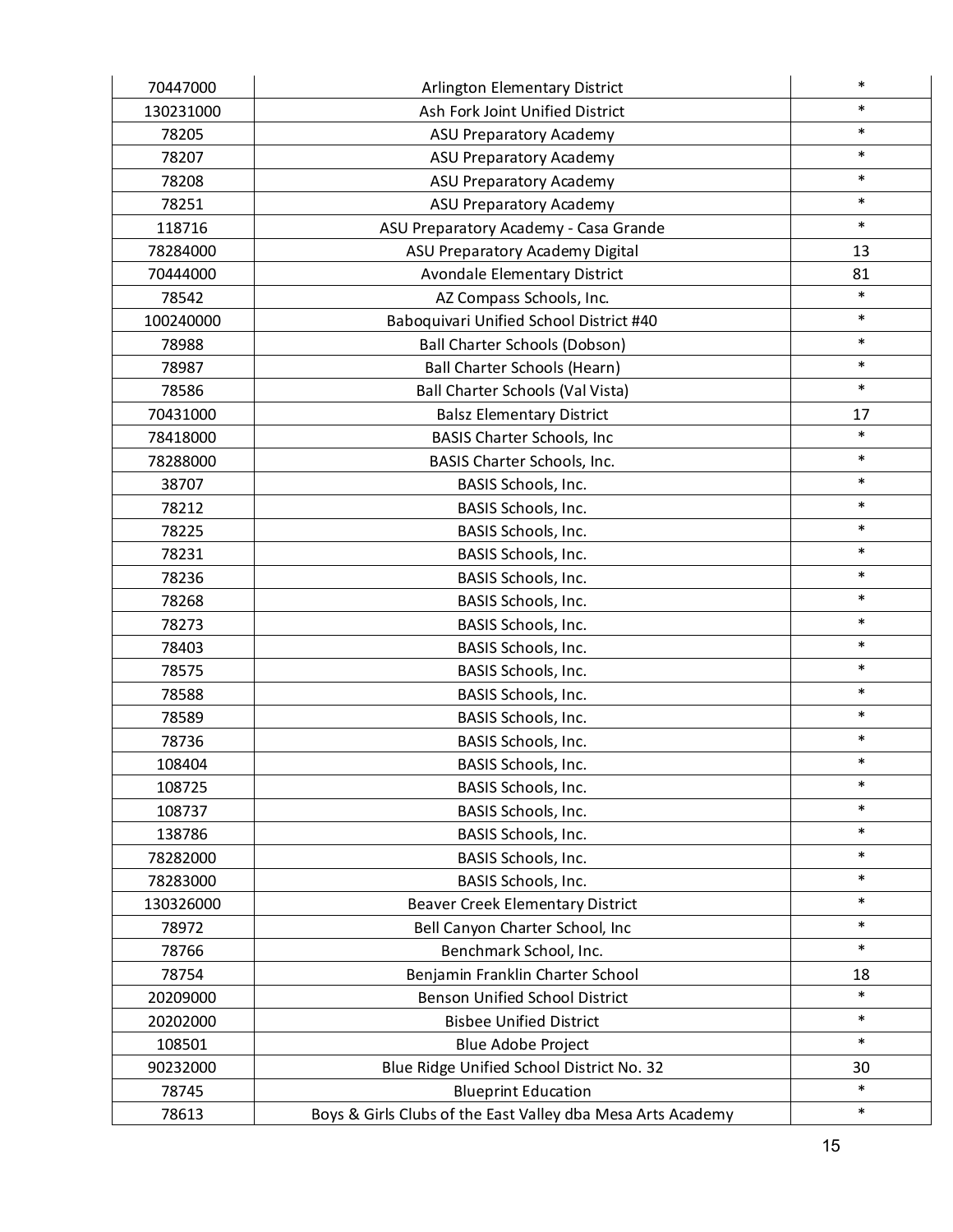| 70433000  | <b>Buckeye Elementary District</b>                               | 70     |
|-----------|------------------------------------------------------------------|--------|
| 70501000  | <b>Buckeye Union High School District</b>                        | 21     |
| 80415000  | <b>Bullhead City School District</b>                             | $\ast$ |
| 78565     | CAFA, Inc. dba Learning Foundation and Performing Arts Alta Mesa | $\ast$ |
| 78564     | CAFA, Inc. dba Learning Foundation and Performing Arts Gilbert   | $\ast$ |
| 78909     | Calibre Academy                                                  | $\ast$ |
| 78768     | Cambridge Academy East, Inc                                      | $\ast$ |
| 78959     | Camelback Education, Inc                                         | $\ast$ |
| 130228000 | Camp Verde Unified District                                      | 18     |
| 78534     | Candeo Schools, Inc.                                             | $\ast$ |
| 148761    | Carpe Diem Collegiate High School                                | $\ast$ |
| 70483000  | Cartwright Elementary District                                   | 45     |
| 110404000 | Casa Grande Elementary District                                  | 56     |
| 110502000 | Casa Grande Union High School District                           | 15     |
| 100216000 | Catalina Foothills Unified District                              | 61     |
| 70293000  | <b>Cave Creek Unified District</b>                               | 100    |
| 28750     | Center for Academic Success, Inc.                                | $\ast$ |
| 78772     | Challenge School, Inc.                                           | $\ast$ |
| 78957     | Challenger Basic School, Inc.                                    | $\ast$ |
| 78515     | <b>Chandler Preparatory Academy</b>                              | $\ast$ |
| 70280000  | Chandler Unified District #80                                    | 451    |
| 10224000  | <b>Chinle Unified District</b>                                   | $\ast$ |
| 130251000 | Chino Valley Unified District                                    | 13     |
| 78549     | Choice Academies, Inc.                                           | $\ast$ |
| 78249     | Cicero Preparatory Academy                                       | $\ast$ |
| 108720    | CITY Center for Collaborative Learning                           | $\ast$ |
| 130403000 | Clarkdale-Jerome Elementary District                             | $\ast$ |
| 28701     | <b>Cochise Community Development Corporation</b>                 | 13     |
| 20326000  | <b>Cochise Elementary District</b>                               | $\ast$ |
| 80214000  | Colorado City Unified District                                   | $\ast$ |
| 138501    | Compass Points International, Inc                                | $\ast$ |
| 10306000  | Concho Elementary District                                       | $\ast$ |
| 130317000 | <b>Congress Elementary District</b>                              | $\ast$ |
| 100339000 | <b>Continental Elementary District</b>                           | 17     |
| 110221000 | <b>Coolidge Unified District</b>                                 | 49     |
| 130406000 | Cottonwood-Oak Creek Elementary District                         | 20     |
| 140413000 | <b>Crane Elementary District</b>                                 | 62     |
| 70414000  | <b>Creighton Elementary District</b>                             | 49     |
| 78544     | Daisy Education Corporation dba Paragon Science Academy          | $\ast$ |
| 108666    | Daisy Education Corporation dba Sonoran Science Academy          | $\ast$ |
| 70297000  | Deer Valley Unified District                                     | 415    |
| 78621     | Desert Heights Charter Schools                                   | $\ast$ |
| 108732    | Desert Sky Community School, Inc.                                | $\ast$ |
| 138714    | Desert Star Community School, Inc.                               | $\ast$ |
| 48701     | Destiny School, Inc.                                             | $\ast$ |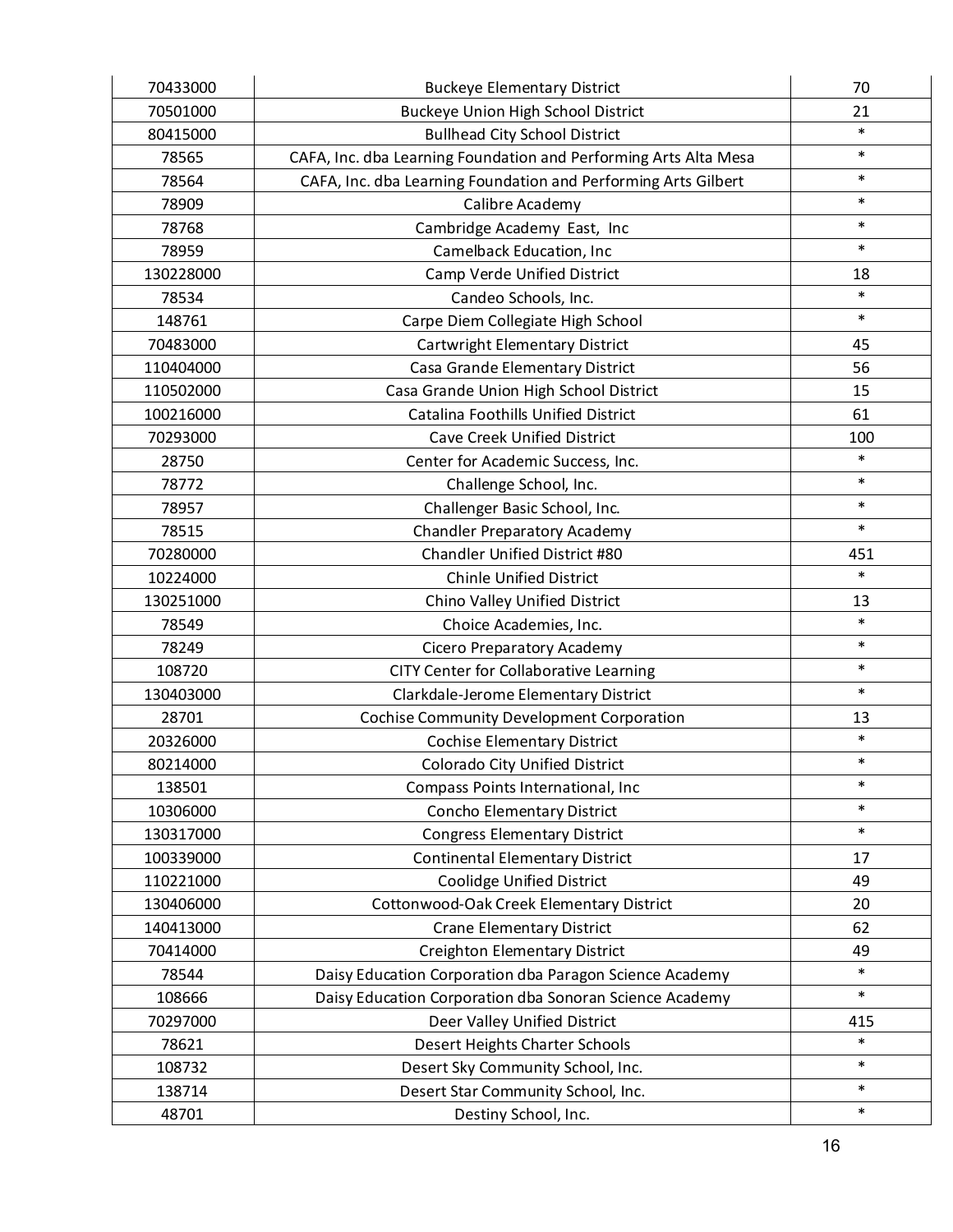| 20227000  | Douglas Unified District                                      | $\ast$ |
|-----------|---------------------------------------------------------------|--------|
| 60202000  | <b>Duncan Unified District</b>                                | $\ast$ |
| 70289000  | <b>Dysart Unified District</b>                                | 354    |
| 78911     | E-Institute Charter Schools, Inc.                             | $\ast$ |
| 78541     | EAGLE South Mountain Charter, Inc.                            | $\ast$ |
| 78509     | East Mesa Charter Elementary School, Inc.                     | $\ast$ |
| 108506    | <b>Ed Ahead</b>                                               | $\ast$ |
| 108653    | Edge School, Inc., The                                        | $\ast$ |
| 78971     | Edkey, Inc. - Arizona Conservatory for Arts and Academics     | $\ast$ |
| 78742     | Edkey, Inc. - Pathfinder Academy                              | $\ast$ |
| 78740     | Edkey, Inc. - Redwood Academy                                 | $\ast$ |
| 78915     | Edkey, Inc. - Sequoia Charter School                          | $\ast$ |
| 78705     | Edkey, Inc. - Sequoia Choice Schools                          | 351    |
| 78246     | Edkey, Inc. - Sequoia Pathway Academy                         | $\ast$ |
| 78744     | Edkey, Inc. - Sequoia School for the Deaf and Hard of Hearing | $\ast$ |
| 78917     | Edkey, Inc. - Sequoia Village School                          | $\ast$ |
| 78717     | EduPreneurship, Inc.                                          | $\ast$ |
| 78687     | Eduprize Schools, LLC                                         | 75     |
| 20412000  | <b>Elfrida Elementary District</b>                            | $\ast$ |
| 110411000 | <b>Eloy Elementary District</b>                               | $\ast$ |
| 78401     | <b>Empower College Prep</b>                                   | $\ast$ |
| 78785     | Fit Kids, Inc. dba Champion Schools                           | $\ast$ |
| 38750     | Flagstaff Arts And Leadership Academy                         | $\ast$ |
| 30201000  | <b>Flagstaff Unified District</b>                             | 39     |
| 110201000 | Florence Unified School District                              | 151    |
| 100208000 | Flowing Wells Unified District                                | 12     |
| 20100000  | Fort Huachuca Accommodation District                          | 47     |
| 50207000  | Fort Thomas Unified District                                  | 43     |
| 70298000  | <b>Fountain Hills Unified District</b>                        | 23     |
| 70445000  | <b>Fowler Elementary District</b>                             | 12     |
| 138751    | Franklin Phonetic Primary School, Inc.                        | $\ast$ |
| 78528     | Freedom Academy, Inc.                                         | $\ast$ |
| 78611     | Friendly House, Inc.                                          | $\ast$ |
| 140432000 | <b>Gadsden Elementary District</b>                            | $\ast$ |
| 10220000  | <b>Ganado Unified School District</b>                         | $\ast$ |
| 78679     | GAR, LLC dba Student Choice High School                       | $\ast$ |
| 78774     | Gem Charter School, Inc.                                      | $\ast$ |
| 78585     | George Gervin Youth Center, Inc.                              | $\ast$ |
| 70224000  | <b>Gila Bend Unified District</b>                             | $\ast$ |
| 70241000  | <b>Gilbert Unified District</b>                               | 398    |
| 70440000  | <b>Glendale Elementary District</b>                           | 65     |
| 78540     | <b>Glendale Preparatory Academy</b>                           | $\ast$ |
| 70505000  | Glendale Union High School District                           | 51     |
| 40201000  | <b>Globe Unified District</b>                                 | 32     |
| 108770    | <b>Great Expectations Academy</b>                             | $\ast$ |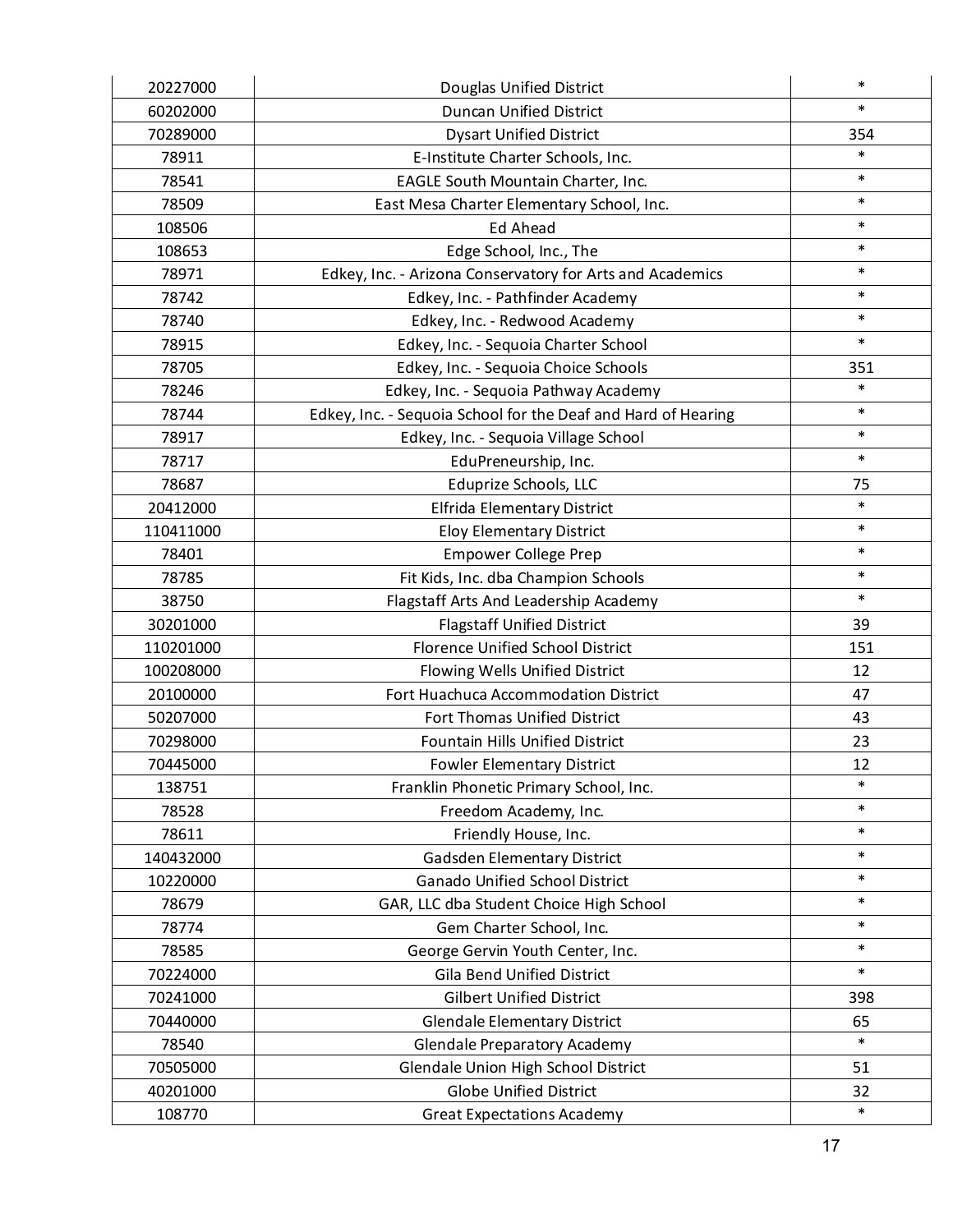| 78594     | Happy Valley East                                                       | $\ast$ |
|-----------|-------------------------------------------------------------------------|--------|
| 78998     | Happy Valley School, Inc.                                               | $\ast$ |
| 148760    | Harvest Power Community Development Group, Inc.                         | $\ast$ |
| 40241000  | Hayden-Winkelman Unified District                                       | $\ast$ |
| 90206000  | Heber-Overgaard Unified District                                        | $\ast$ |
| 78258     | Heritage Academy Queen Creek, Inc.                                      | $\ast$ |
| 78712     | Heritage Academy, Inc.                                                  | $\ast$ |
| 78985     | Heritage Elementary School                                              | $\ast$ |
| 108701    | Hermosa Montessori Charter School                                       | $\ast$ |
| 108775    | <b>Highland Free School</b>                                             | $\ast$ |
| 70260000  | <b>Higley Unified School District</b>                                   | 215    |
| 90203000  | <b>Holbrook Unified District</b>                                        | $\ast$ |
| 78233     | Horizon Community Learning Center, Inc.                                 | $\ast$ |
| 78752     | Horizon Community Learning Center, Inc.                                 | $\ast$ |
| 130222000 | <b>Humboldt Unified District</b>                                        | 54     |
| 78535     | Imagine Avondale Elementary, Inc.                                       | $\ast$ |
| 78553     | Imagine Avondale Middle, Inc.                                           | $\ast$ |
| 78536     | Imagine Coolidge Elementary, Inc.                                       | $\ast$ |
| 78532     | Imagine Desert West Middle, Inc.                                        | $\ast$ |
| 78521     | Imagine Middle at East Mesa, Inc.                                       | $\ast$ |
| 78522     | Imagine Middle at Surprise, Inc.                                        | $\ast$ |
| 78547     | Imagine Prep Coolidge, Inc.                                             | $\ast$ |
| 78537     | Imagine Prep Superstition, Inc.                                         | $\ast$ |
| 78210     | <b>Incito Schools</b>                                                   | $\ast$ |
| 70405000  | <b>Isaac Elementary District</b>                                        | 23     |
| 110244000 | JO Combs Unified School District                                        | 96     |
| 78795     | James Madison Preparatory School                                        | $\ast$ |
| 90202000  | Joseph City Unified District                                            | $\ast$ |
| 148759    | Juniper Tree Academy                                                    | 16     |
| 78230     | Kaizen Education Foundation dba Discover U Elementary School            | $\ast$ |
| 78570     | Kaizen Education Foundation dba Gilbert Arts Academy                    | $\ast$ |
| 78571     | Kaizen Education Foundation dba Liberty Arts Academy                    | $\ast$ |
| 78576     | Kaizen Education Foundation dba Mission Heights Preparatory High School | $\ast$ |
| 78999     | Kaizen Education Foundation dba South Pointe Elementary School          | $\ast$ |
| 78616     | Kaleidoscope School                                                     | $\ast$ |
| 90227000  | Kayenta Unified School District #27                                     | $\ast$ |
| 78779     | Keystone Montessori Charter School, Inc.                                | $\ast$ |
| 108784    | Khalsa Family Services                                                  | $\ast$ |
| 78759     | Khalsa Montessori Elementary Schools                                    | $\ast$ |
| 88620     | Kingman Academy Of Learning                                             | $\ast$ |
| 80220000  | Kingman Unified School District                                         | 17     |
| 70428000  | Kyrene Elementary District                                              | 178    |
| 138503    | La Tierra Community School, Inc                                         | $\ast$ |
| 80201000  | Lake Havasu Unified District                                            | $\ast$ |
| 70459000  | Laveen Elementary District                                              | 54     |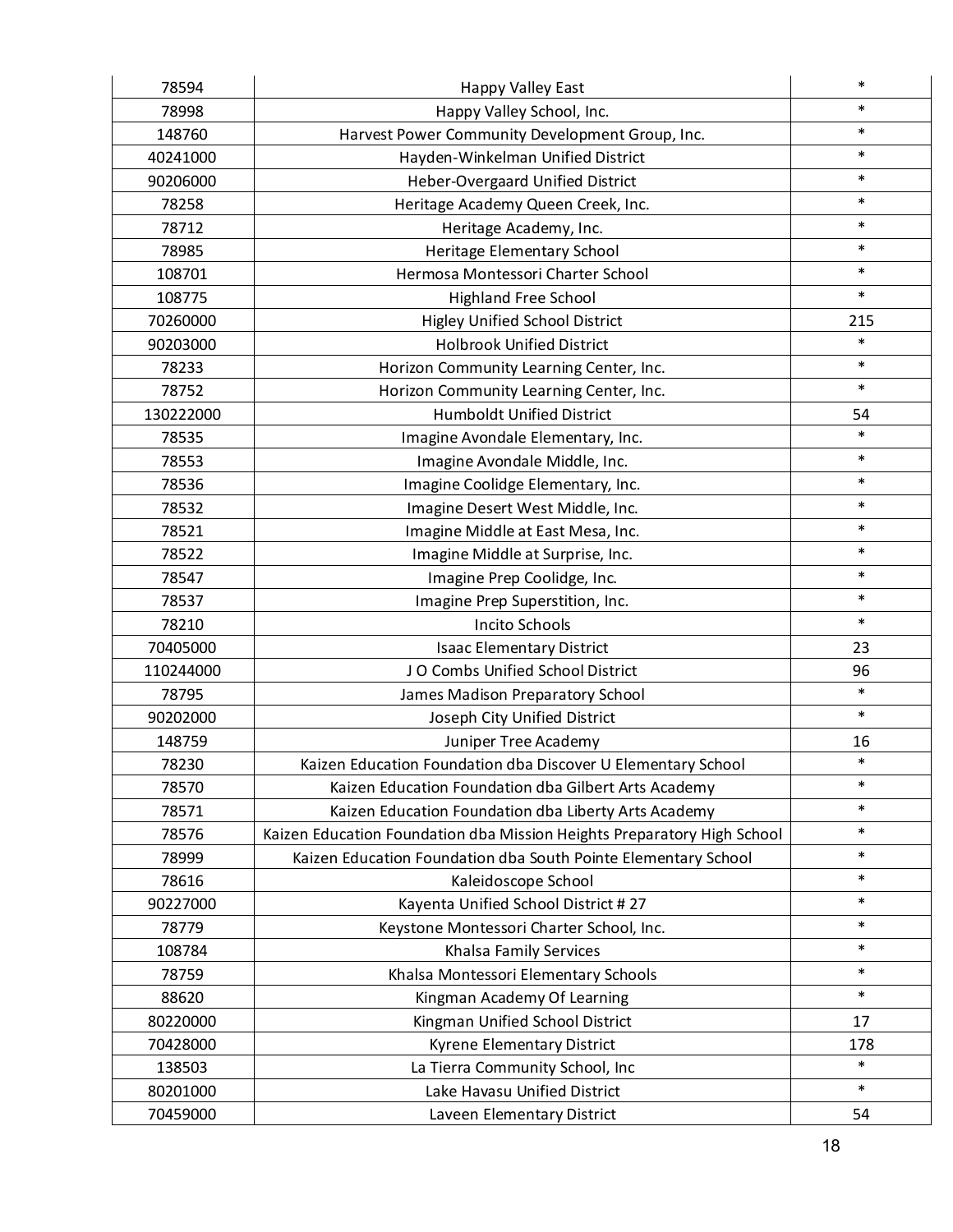| 78968     | <b>LEAD Charter Schools</b>                               | 19     |
|-----------|-----------------------------------------------------------|--------|
| 78101     | LEAD Charter Schools dba Leading Edge Academy Queen Creek | $\ast$ |
| 118708    | Leading Edge Academy Maricopa                             | $\ast$ |
| 118715    | Legacy Traditional Charter School                         | 12     |
| 78215     | Legacy Traditional Charter School - Laveen Village        | $\ast$ |
| 78518     | Legacy Traditional Charter School - Maricopa              | $\ast$ |
| 78245     | Legacy Traditional Charter Schools - Casa Grande          | $\ast$ |
| 78416     | Legacy Traditional School - Avondale                      | $\ast$ |
| 118712    | Legacy Traditional School - Avondale                      | $\ast$ |
| 78413000  | Legacy Traditional School - East Mesa                     | $\ast$ |
| 78229     | Legacy Traditional School - Gilbert                       | $\ast$ |
| 78408     | Legacy Traditional School - Glendale                      | $\ast$ |
| 78409     | Legacy Traditional School - North Chandler                | $\ast$ |
| 78407     | Legacy Traditional School - Peoria                        | $\ast$ |
| 78415000  | Legacy Traditional School - Phoenix                       | $\ast$ |
| 78274     | Legacy Traditional School - Surprise                      | 12     |
| 108738    | Leman Academy of Excellence, Inc.                         | 38     |
| 70425000  | <b>Liberty Elementary District</b>                        | 61     |
| 78235     | Lincoln Preparatory Academy                               | $\ast$ |
| 70479000  | Litchfield Elementary District                            | 196    |
| 78997     | Little Lamb Community School                              | $\ast$ |
| 80209000  | Littlefield Unified District                              | $\ast$ |
| 70465000  | Littleton Elementary District                             | 42     |
| 70438000  | <b>Madison Elementary District</b>                        | 54     |
| 78219     | <b>Madison Highland Prep</b>                              | $\ast$ |
| 110208000 | Mammoth-San Manuel Unified District                       | $\ast$ |
| 100206000 | <b>Marana Unified District</b>                            | 173    |
| 110220000 | Maricopa Unified School District                          | 91     |
| 110100000 | Mary CO'Brien Accommodation District                      | $\ast$ |
| 78592     | Maryvale Preparatory Academy                              | $\ast$ |
| 88759     | Masada Charter School, Inc.                               | $\ast$ |
| 108798    | Math and Science Success Academy, Inc.                    | $\ast$ |
| 130243000 | Mayer Unified School District                             | $\ast$ |
| 10323000  | <b>Mcnary Elementary District</b>                         | $\ast$ |
| 70204000  | <b>Mesa Unified District</b>                              | 806    |
| 128703    | Mexicayotl Academy, Inc.                                  | $\ast$ |
| 40240000  | Miami Unified District                                    | $\ast$ |
| 138712    | Mingus Springs Charter School                             | $\ast$ |
| 130504000 | Mingus Union High School District                         | $\ast$ |
| 140417000 | Mohawk Valley Elementary District                         | $\ast$ |
| 78977     | Montessori Academy, Inc.                                  | $\ast$ |
| 78758     | Montessori Day Public Schools Chartered, Inc.             | $\ast$ |
| 78763     | Montessori Education Centre Charter School                | $\ast$ |
| 60218000  | Morenci Unified District                                  | $\ast$ |
| 78556     | Morrison Education Group, Inc.                            | $\ast$ |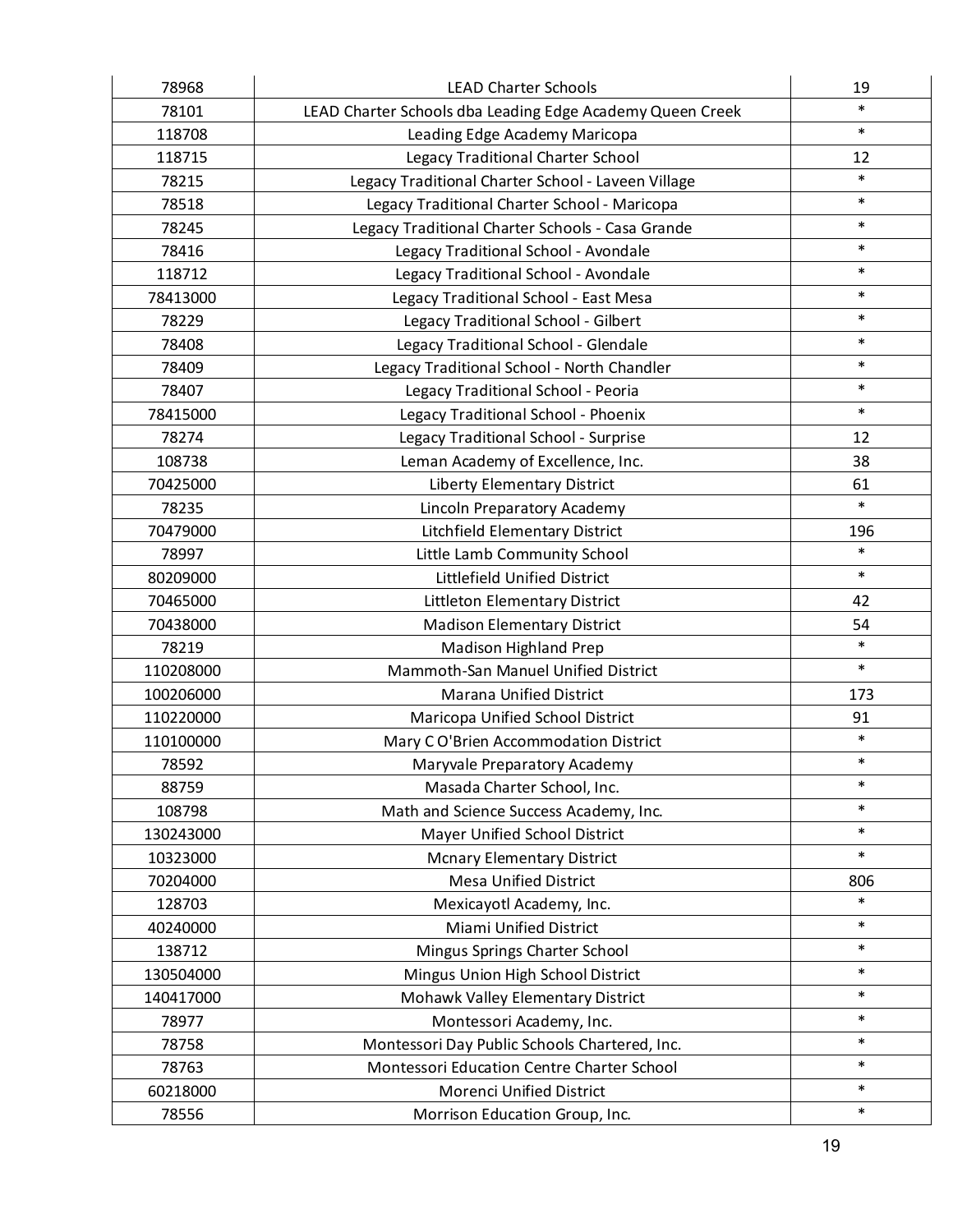| 70375000  | Morristown Elementary District                                | $\ast$ |
|-----------|---------------------------------------------------------------|--------|
| 138768    | Mountain Oak Charter School, Inc.                             | $\ast$ |
| 38751     | Mountain School, Inc.                                         | $\ast$ |
| 70421000  | Murphy Elementary District                                    | $\ast$ |
| 70381000  | Nadaburg Unified School District                              | $\ast$ |
| 78771     | New Horizon School for the Performing Arts                    | $\ast$ |
| 78903     | New School For The Arts                                       | $\ast$ |
| 78981     | New School for the Arts Middle School                         | $\ast$ |
| 78760     | New World Educational Center                                  | $\ast$ |
| 78930     | Noah Webster Schools - Mesa                                   | $\ast$ |
| 120201000 | <b>Nogales Unified District</b>                               | 15     |
| 78584     | North Phoenix Preparatory Academy                             | $\ast$ |
| 38701     | Northland Preparatory Academy                                 | $\ast$ |
| 108707    | Nosotros, Inc                                                 | $\ast$ |
| 108512    | Open Doors Community School, Inc.                             | $\ast$ |
| 110302000 | <b>Oracle Elementary District</b>                             | $\ast$ |
| 70408000  | <b>Osborn Elementary District</b>                             | 13     |
| 78907     | P.L.C. Charter Schools                                        | $\ast$ |
| 30208000  | Page Unified District                                         | 13     |
| 78278     | Painted Desert Montessori, LLC                                | 20     |
| 138756    | Painted Pony Ranch Charter School                             | $\ast$ |
| 20349000  | Palominas Elementary District                                 | 20     |
| 70269000  | Paradise Valley Unified District                              | 337    |
| 78912     | Paragon Management, Inc.                                      | 16     |
| 150227000 | Parker Unified School District                                | 20     |
| 120406000 | Patagonia Elementary District                                 | $\ast$ |
| 128725    | Patagonia Montessori Elementary School                        | $\ast$ |
| 120520000 | Patagonia Union High School District                          | $\ast$ |
| 78792     | Pathfinder Charter School Foundation                          | $\ast$ |
| 40210000  | Payson Unified District                                       | $\ast$ |
| 20422000  | Pearce Elementary District                                    | $\ast$ |
| 70492000  | Pendergast Elementary District                                | 56     |
| 70211000  | Peoria Unified School District                                | 362    |
| 78716     | Phoenix Education Management, LLC,                            | $\ast$ |
| 70401000  | <b>Phoenix Elementary District</b>                            | 35     |
| 70510000  | Phoenix Union High School District                            | 125    |
| 110433000 | Picacho Elementary District                                   | $\ast$ |
| 50206000  | <b>Pima Unified District</b>                                  | $\ast$ |
| 38706     | Pine Forest Education Association, Inc.                       | $\ast$ |
| 78925     | <b>Pointe Educational Services</b>                            | $\ast$ |
| 108744    | Portable Practical Educational Preparation, Inc. (PPEP, Inc.) | $\ast$ |
| 108796    | Portable Practical Educational Preparation, Inc. (PPEP, Inc.) | 200    |
| 130201000 | <b>Prescott Unified District</b>                              | 42     |
| 78516     | Prescott Valley Charter School                                | $\ast$ |
| 70295000  | Queen Creek Unified District                                  | 145    |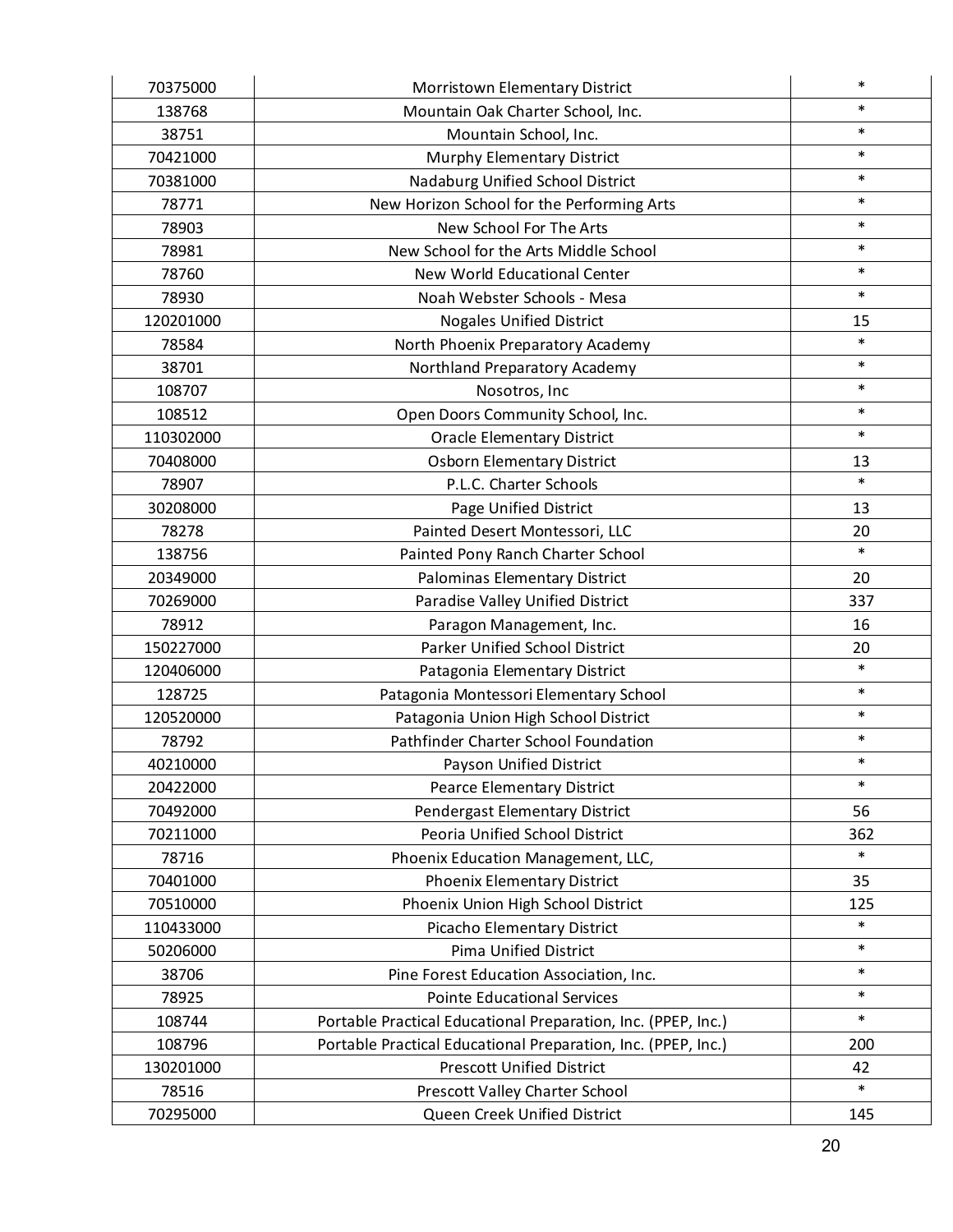| 110203000 | Ray Unified District                               | $\ast$ |
|-----------|----------------------------------------------------|--------|
| 110405000 | <b>Red Rock Elementary District</b>                | $\ast$ |
| 78209     | Reid Traditional Schools'Painted Rock Academy Inc. | $\ast$ |
| 78560     | <b>Research Based Education Corporation</b>        | $\ast$ |
| 78609     | Ridgeline Academy, Inc.                            | $\ast$ |
| 70402000  | <b>Riverside Elementary District</b>               | $\ast$ |
| 70466000  | Roosevelt Elementary District                      | 136    |
| 78508     | Rosefield Charter Elementary School, Inc.          | $\ast$ |
| 10210000  | Round Valley Unified District                      | $\ast$ |
| 110418000 | <b>Sacaton Elementary District</b>                 | $\ast$ |
| 70290000  | Saddle Mountain Unified School District            | 28     |
| 50201000  | <b>Safford Unified District</b>                    | $\ast$ |
| 100230000 | Sahuarita Unified District                         | 106    |
| 40220000  | San Carlos Unified District                        | 144    |
| 78539     | San Tan Montessori School, Inc.                    | 25     |
| 10218000  | <b>Sanders Unified District</b>                    | $\ast$ |
| 128726    | Santa Cruz Valley Opportunities in Education, Inc. | $\ast$ |
| 120235000 | Santa Cruz Valley Unified District                 | $\ast$ |
| 110540000 | Santa Cruz Valley Union High School District       | $\ast$ |
| 108719    | Satori, Inc.                                       | $\ast$ |
| 78243     | Scottsdale Country Day School                      | $\ast$ |
| 78533     | Scottsdale Preparatory Academy                     | $\ast$ |
| 70248000  | <b>Scottsdale Unified District</b>                 | 289    |
| 138708    | Sedona Charter School, Inc.                        | $\ast$ |
| 130209000 | Sedona-Oak Creek JUSD #9                           | $\ast$ |
| 78256     | Self Development Academy-Phoenix                   | $\ast$ |
| 78796     | Self Development Charter School                    | $\ast$ |
| 90210000  | <b>Show Low Unified District</b>                   | 44     |
| 20268000  | Sierra Vista Unified District                      | 154    |
| 130315000 | Skull Valley Elementary District                   | $\ast$ |
| 138752    | Skyview School, Inc.                               | $\ast$ |
| 90205000  | <b>Snowflake Unified District</b>                  | 22     |
| 140411000 | Somerton Elementary District                       | $\ast$ |
| 120425000 | Sonoita Elementary District                        | $\ast$ |
| 108503    | Sonoran Science Academy - Broadway                 | $\ast$ |
| 108779    | Southgate Academy, Inc.                            | $\ast$ |
| 10201000  | St Johns Unified District                          | 13     |
| 110424000 | <b>Stanfield Elementary District</b>               | $\ast$ |
| 78781     | <b>Stepping Stones Academy</b>                     | $\ast$ |
| 78924     | Success School                                     | $\ast$ |
| 100212000 | Sunnyside Unified District                         | 151    |
| 110215000 | <b>Superior Unified School District</b>            | $\ast$ |
| 100213000 | Tanque Verde Unified District                      | 30     |
| 88702     | Telesis Center for Learning, Inc.                  | $\ast$ |
| 78761     | Tempe Preparatory Academy                          | $\ast$ |